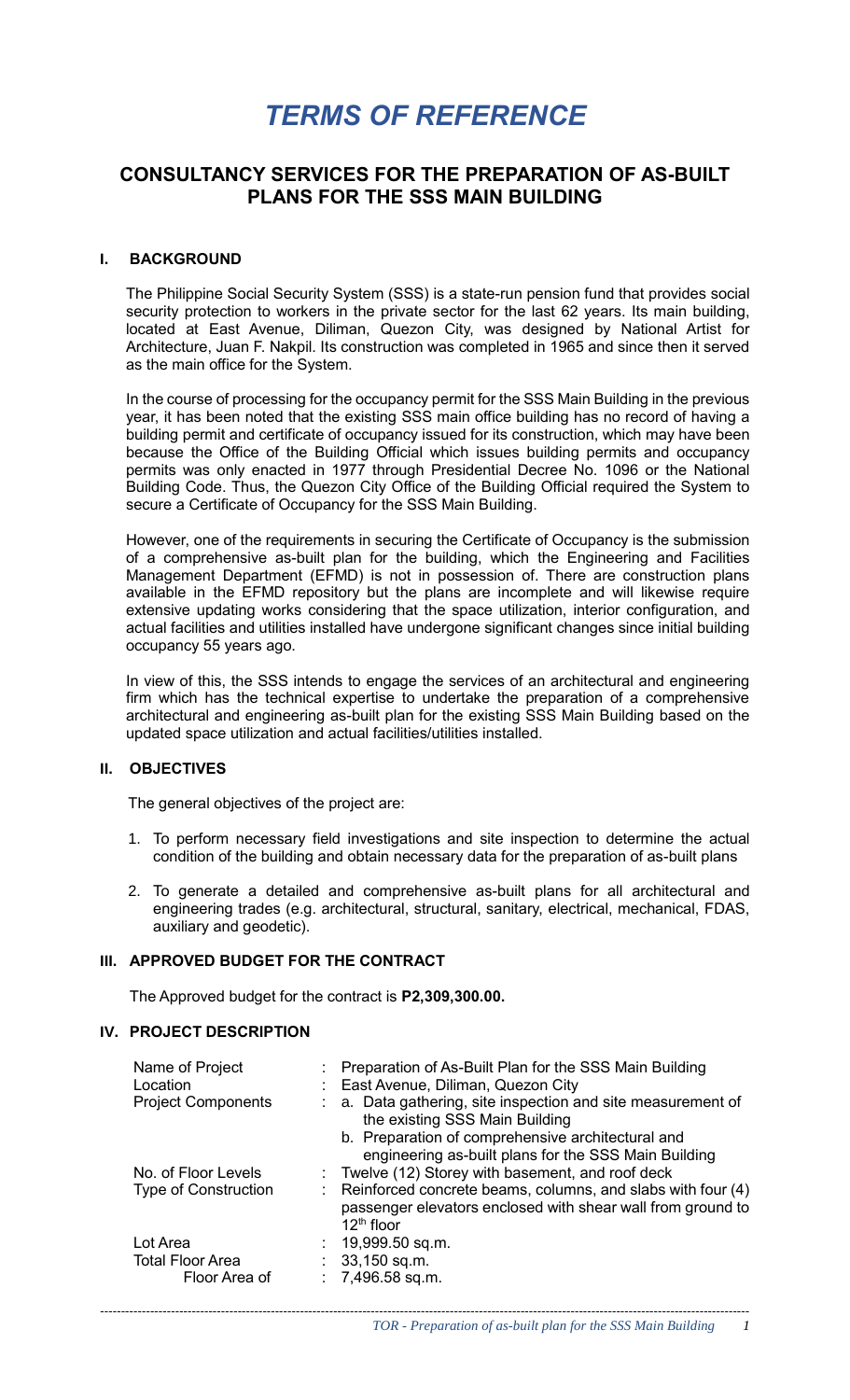Ground Floor Floor Area of Second Floor : 5,928.52 sq.m. Floor Area of 3rd to 12<sup>th</sup> Floor : 1,830 sq.m. (typical) Floor Area of Basement : 1,425.39 sq.m.

## **V. PROCUREMENT OF SERVICES**

The SSS will engage an **Architectural and Engineering Firm or Construction Firm** that has been established for at least five (5) years and must have experience in the preparation of comprehensive as-built plans for buildings. The Consultant will provide a core team of experienced and competent technical personnel in the delivery of services required for the project. Also, the Consultant shall be responsible in all the plans and documents related to the scope of services and during the conduct of the project.

Hiring of Consultant shall be done through public bidding following the IRR of RA 9184 using Quality-Cost Based Evaluation Procedure.

#### **VI. SCOPE OF SERVICES**

- 1. Data Gathering, Site Investigation, Site Measurement and Preliminary Data Encoding and Preparation of As-Built Plans
	- 1.1 Conduct research and consultation with concerned offices to ascertain the specific requirements of the project.
	- 1.2 Undertake site inspection of the entire building from the ground floor up to the  $12<sup>th</sup>$ floor including the basement, penthouse and roof deck. Record existing partitions, furniture, fixtures, utility lines, equipment, and other data needed for the preparation of as-built plans.
	- 1.3 Conduct applicable engineering surveys (lot/land and topographic) to determine data needed for the preparation of as-built plans
	- 1.4 Coordinate with the Engineering and Facilities Management Department (EFMD) before opening of ceiling, floor finishes, and other architectural treatment of the existing for their method of displacing any architectural finishes for possible reinstallation before opening any part of the ceiling, floor finishes and other architectural treatment of the existing building. Further, the Consultant will coordinate with EFMD authorized representative with regards to the scheduling of work so as to minimize, if not eliminate, any disturbance to the building occupants. As much as possible, work will be scheduled after office hours, weekends, and/or holidays.
	- 1.5 The consultant shall prepare the following as-built drawings:
		- a. Architectural
			- 1. Floor Plans
			- 2. Building Elevations
			- 3. Building Sections
			- 4. Reflected Ceiling Plans
			- 5. Finishes Plan
			- 6. Furniture Layout
		- b. Civil
			- 1. Site Development Plan
		- c. Structural
			- 1. Layout of existing building indicating center to center spacing of all columns and other vertical reinforced concrete elements;
			- 2. Center to center spacing of all beams and girders of any and their relative layout with reference to the column centerlines into which they are connecting.
			- 3. Cross sectional dimension and details of Structural members;
			- 4. Actual floor to floor heights of all levels from the top of the structural slab to the level of the next structural slab immediately above;
			- 5. Other structural details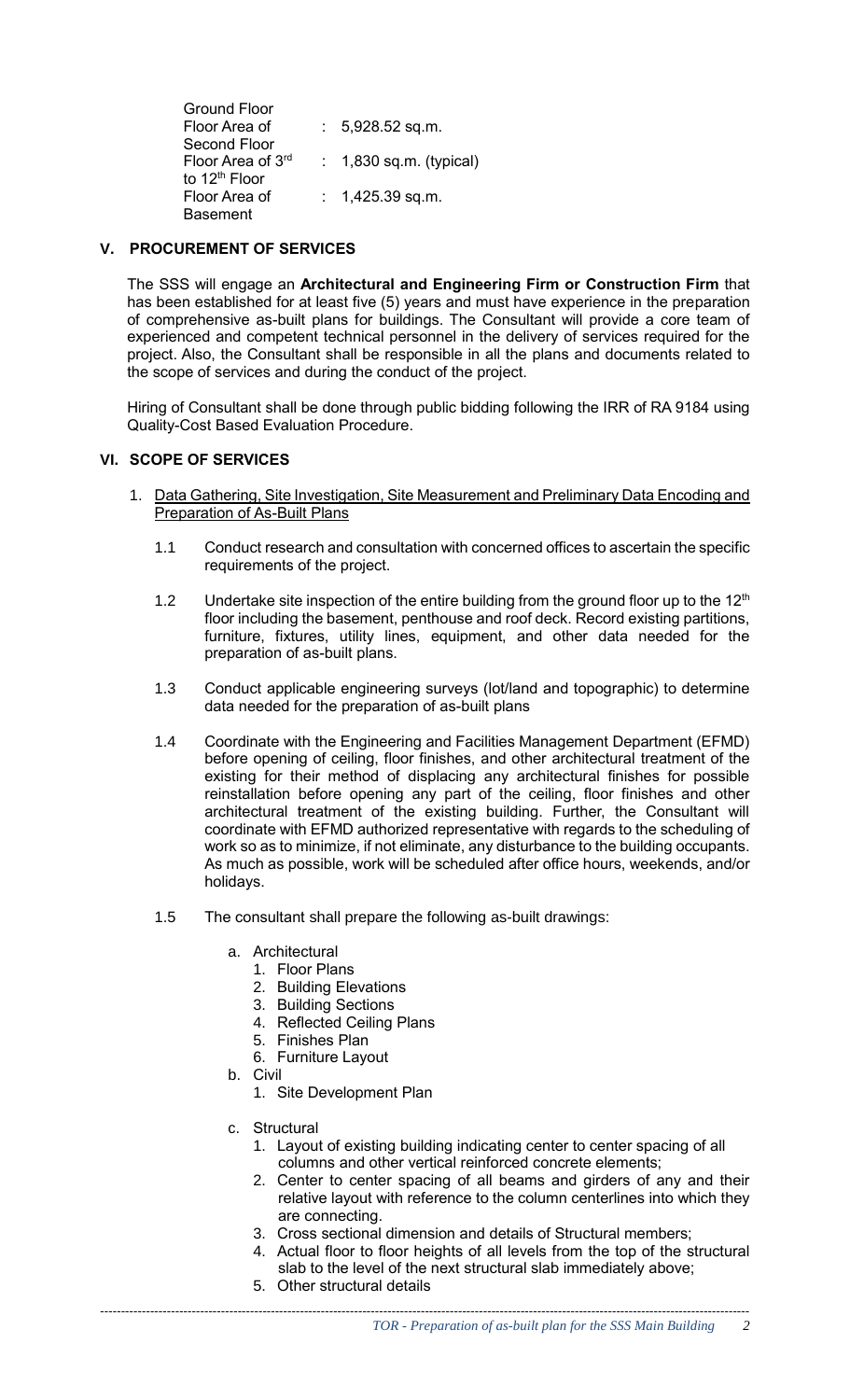- d. Geodetic Plans
	- 1. Lot Plan
	- 2. Site Development Plan
	- 3. Topographic Plan

#### 2. Data Encoding and Preparation of As-Built Plans

- 2.1 The Consultant shall prepare comprehensive as-built drawings (minimum required plans) of the following:
	- e. Architectural
		- 1. Details of the Building and Rooms
			- a. Details of Notable Features in the Building Elevation
			- b. Toilet Details,
			- c. Room Details for Lobby, Hallways, Board Room, RM Hall, Green Room, Gallery, Chapel, Canteen
			- d. Door & Window Schedule and Details
			- e. Other Details as may be required
	- f. Civil
		- 1. Site Drainage Plan
		- 2. Site Utilities Plan
		- 3. Other civil works details
	- g. Sanitary
		- 1. Water Line Layout
		- 2. Sewer Line Layout
		- 3. Drainage Layout
		- 4. Septic Tank plans and Details
		- 5. Water Tank plans and details
		- 6. Other Sanitary details and plans
	- h. Electrical
		- 1. Lighting Layout
		- 2. Power Layout
		- 3. Single Line Diagram of Main Building and Substation
		- 4. Other Electrical Details
	- i. Mechanical and Fire Detection and Alarm System
		- 1. Aircon System Layout
		- 2. Precision Aircon Layout
		- 3. Fire Suppression Layout
		- 4. Sprinkler Layout
		- 5. FDAS Layout and Single Line Diagram
		- 6. Other mechanical and FDAS details
	- j. Auxiliary
		- 1. CCTV Layout and Single Line Diagram
		- 2. Voice and Data Layout and Diagram
		- 3. Public Address System Layout
		- 4. Other Auxiliary systems and details

#### **VII. DELIVERABLE/SUBMITTALS**

- 1. Data Gathering, Site Investigation, Site Measurement and Preliminary Data Encoding and Preparation of As-Built Plans
	- 1.1 The Consultant shall prepare and submit one (1) sets of the following as-built plans/drawings (minimum requirement) in 24" x 36" size tracing paper, duly signed and sealed by professionals in various architectural and engineering discipline who prepared the documents:
		- a. Architectural
			- 1. Floor Plans
			- 2. Building Elevations
			- 3. Building Sections
			- 4. Reflected Ceiling Plans
			- 5. Finishes Plan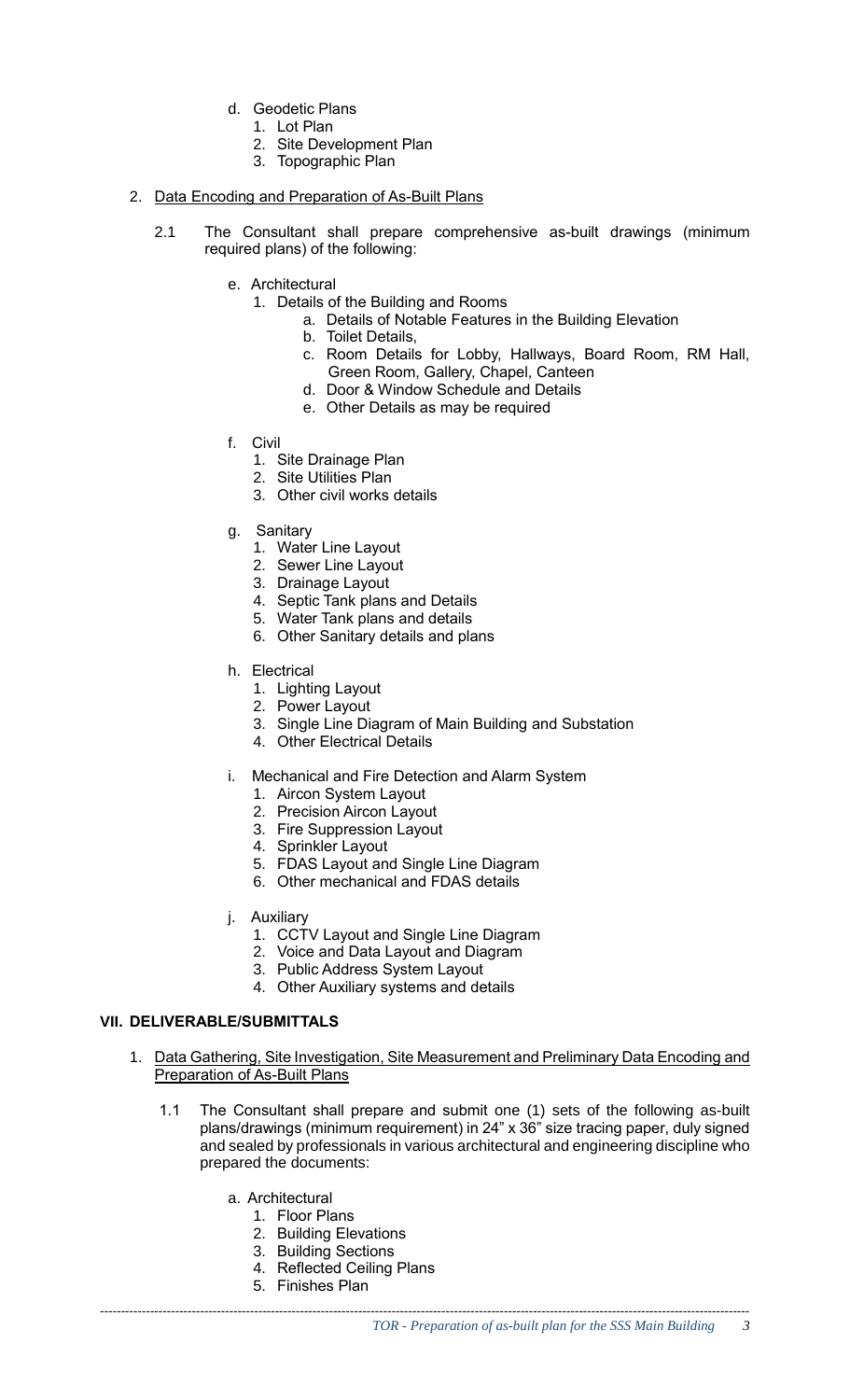- 6. Furniture Layout
- b. Civil
	- 1. Site Development Plan
- c. Structural
	- 1. Layout of existing building indicating center to center spacing of all columns and other vertical reinforced concrete elements;
	- 2. Center to center spacing of all beams and girders of any and their relative layout with reference to the column centerlines into which they are connecting.
	- 3. Cross sectional dimension and details of Structural members;
	- 4. Actual floor to floor heights of all levels from the top of the structural slab to the level of the next structural slab immediately above;
	- 5. Other structural details
- d. Geodetic Plans
	- 1. Lot Plan
	- 2. Site Development Plan
	- 3. Topographic Plan
- 1.2 The Consultant shall also submit shall also submit ten (10) sets of blueprint copies of the previously mentioned as-built plans/drawings duly signed and sealed by the professionals who prepared the plans.
- 1.3 The consultant shall also submit electronic copies of the drawings in the following formats to be saved in a USB flash drive/thumb drive:
	- a. AutoCAD drawing format (dwg file) which can be edited
	- b. Pdf file format
- 1.4 The consultant shall also prepare a technical report of the engineering surveys, data gathering and site investigation done in the building including photo documentation. The report shall be submitted in three (3) sets, A4 size paper together with an electronic copy (word and pdf file format) to be saved in a USB flash drive/thumb drive
- 2. Data Encoding/Preparation of As-Built Plan
	- 2.1 The consultant shall prepare and submit one (1) set of the following as-built plans/drawings (minimum requirement) in 24"x36" size tracing paper, duly signed and sealed by professionals in various architectural and engineering discipline who prepared the documents:
		- a. Architectural
			- 1. Details of the Building and Rooms
				- a. Details of Notable Features in the Building Elevation
					- b. Toilet Details,
					- c. Room Details for Lobby, Hallways, Board Room, RM Hall, Green Room, Gallery, Chapel
					- d. Door & Window Schedule and Details
					- e. Other Details as may be required
		- b. Civil
			- 1. Site Drainage Plan
			- 2. Site Utilities Plan
			- 3. Other civil works details
		- c. Sanitary
			- 1. Water Line Layout
			- 2. Sewer Line Layout
			- 3. Drainage Layout
			- 4. Septic Tank plans and Details
			- 5. Water Tank plans and details
			- 6. Other Sanitary details and plans
		- d. Electrical
			- 1. Lighting Layout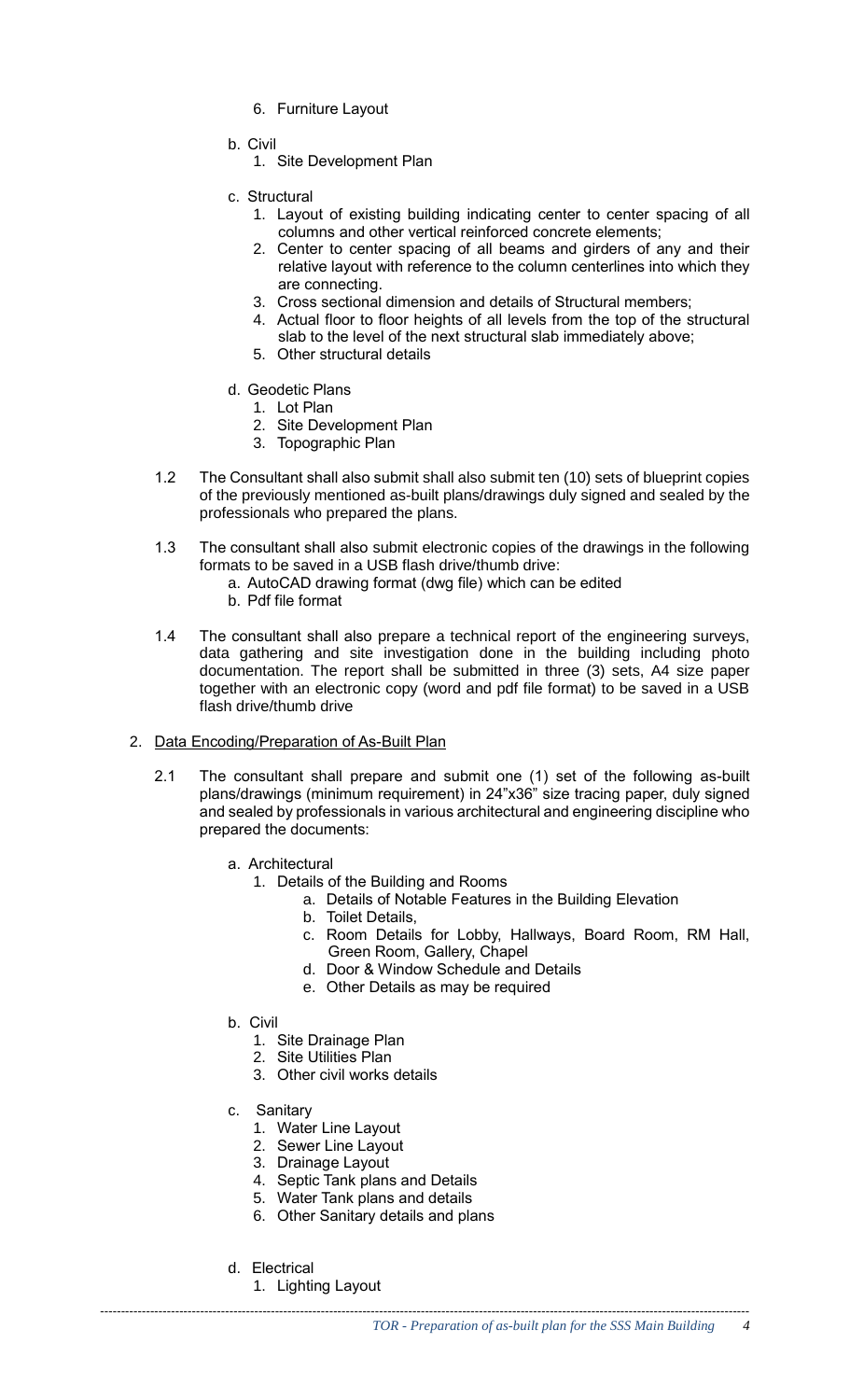- 2. Power Layout
- 3. Single Line Diagram of Main Building and Substation
- 4. Other Electrical Details
- e. Mechanical and Fire Detection and Alarm System
	- 1. Aircon System Layout
	- 2. Precision Aircon Layout
	- 3. Fire Suppression Layout
	- 4. Sprinkler Layout
	- 5. FDAS Layout and Single Line Diagram
	- 6. Other mechanical and FDAS details
- f. Auxiliary
	- 1. CCTV Layout and Single Line Diagram
	- 2. Voice and Data Layout and Diagram
	- 3. Public Address System Layout
	- 4. Other Auxiliary systems and details
- 2.2 The consultant shall also submit ten (10) sets of blueprint copies of the previously mentioned as-built plans/drawings duly signed and sealed by the professionals who prepared the plans.
- 2.3 The consultant shall also submit electronic copies of all the as-built plans and drawings in the following formats to be saved in a USB flash drive/thumb drive:
	- a. AutoCAD drawing format (dwg file) which can be edited
	- b. Pdf file format

#### **VIII.STAFFING**

1. To efficiently carry out all phases of works in the Project, the Consultant shall provide staff for the following positions on a full time or part time basis:

| Key Staff/Personnel                        | Minimum number of years of<br>relevant work experience |
|--------------------------------------------|--------------------------------------------------------|
| 1. Project Manager / Architect             | 10                                                     |
| 2. Structural Engineer                     | 5                                                      |
| 3. Electrical Engineer                     | 3                                                      |
| 4. Sanitary Engineer                       | 3                                                      |
| 5. Mechanical Engineer                     | 3                                                      |
| 6. Electronics and Communications Engineer | 3                                                      |
| 7. Geodetic Engineer                       |                                                        |

- 2. The consultant shall provide technical and administrative support staff as required including support engineers/architects, AutoCAD operators, drivers, etc.
- 3. The consultant shall have complete computer facilities which will be utilized for the project. In addition, the Consultant is responsible for providing on-site personal computer or laptop computer with suitable software,
- 4. The consultant shall provide the staff and equipment necessary for all field survey investigations, site inspections and building measurement.

## **IX. PROJECT DURATION**

1. The project duration is ninety (90) calendar days, excluding the duration of SSS approval. Each phase of the project must be completed within the following prescribed duration to avoid commensurate penalties.

| <b>Stages of Work</b>                           |  |  | <b>Duration</b>                |      |                  |
|-------------------------------------------------|--|--|--------------------------------|------|------------------|
| Data                                            |  |  | Gathering, Site Investigation, | Site | 60 calendar days |
| Measurement and Preliminary Data Encoding and   |  |  |                                |      |                  |
| <b>Preparation of As-Built Plans</b>            |  |  |                                |      |                  |
| Data Encoding and Preparation of As-Built Plans |  |  | 30 calendar days               |      |                  |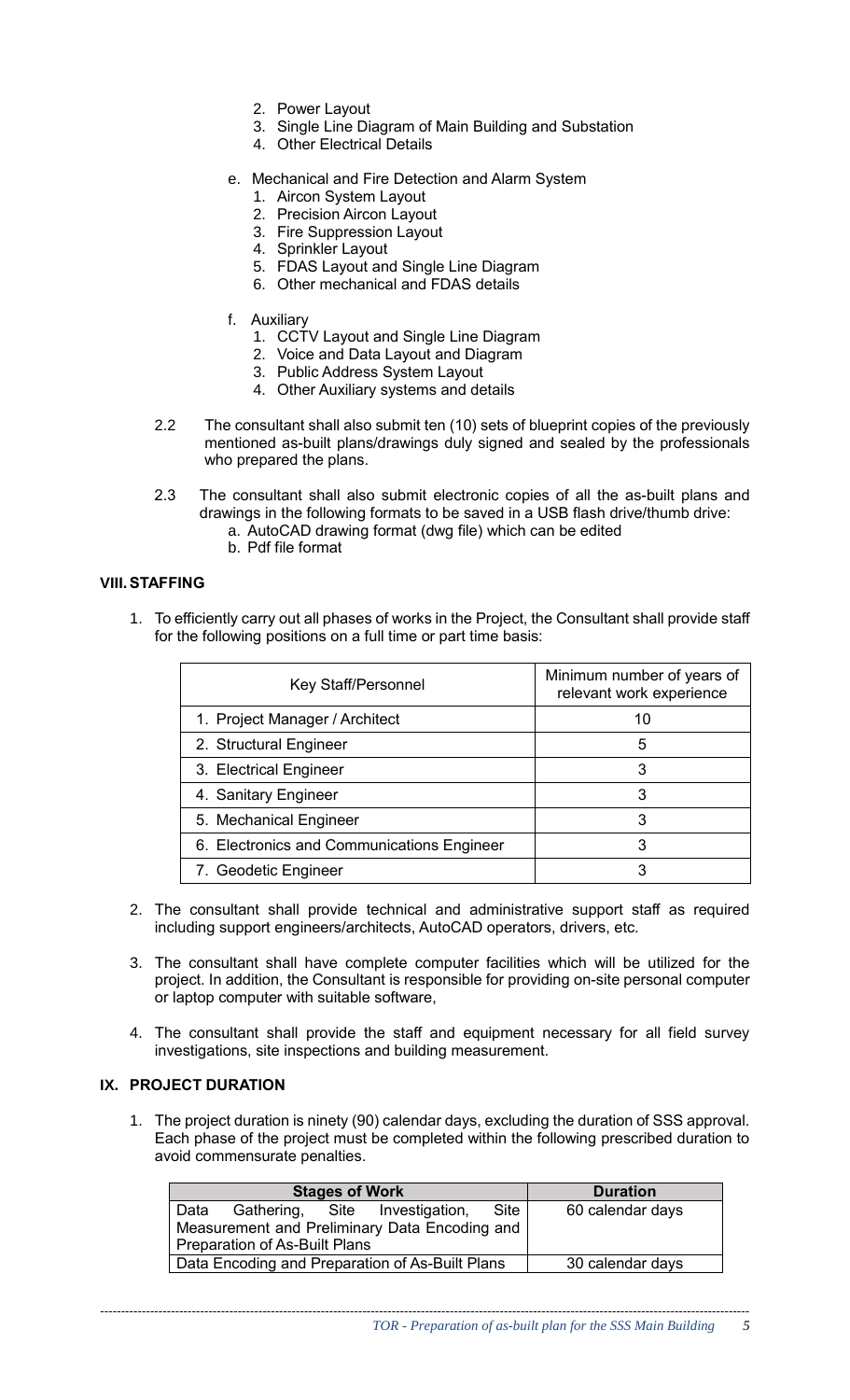A detailed schedule of work and activity plan shall be prepared and submitted together with the Consultant's Technical Proposal.

2. The consultant shall commence after the date of receipt of Notice to Proceed and signed Contract/Job Order.

## **X. MODE OF PAYMENT**

1. The consultant shall be paid based upon submission and acceptance of the complete set of deliverables per Stage of the Project based on the following schedule:

|                | <b>Stages of Work</b>                |             | <b>Payment</b>       | <b>Work Accomplishment</b> |
|----------------|--------------------------------------|-------------|----------------------|----------------------------|
| Data           | Gathering,                           | Site        | 50% of Total         | 100% completion and        |
| Investigation, |                                      | <b>Site</b> | <b>Contract Cost</b> | acceptance of              |
| Measurement    |                                      | and         |                      | deliverables               |
|                | Preliminary Data Encoding            |             |                      |                            |
|                | and Preparation of As-Built          |             |                      |                            |
| Plans          |                                      |             |                      |                            |
| Data           | Encoding                             | and         | 50% of Total         | 100% completion and        |
|                | <b>Preparation of As-Built Plans</b> |             | <b>Contract Cost</b> | acceptance of              |
|                |                                      |             |                      | deliverables               |

2. The corresponding payable amount for the consulting services rendered in each stage of the Project shall be based on the Service Fee or Contract Price as indicated in the Contract between SSS and the consultant.

### **XI. RESPONSIBILITIES OF THE CONSULTANT**

- 1. The consultant shall be solidarily liable with the Contractor and/or Sub-contractor, for any and all damages caused as a result of acts or omissions of the latter that violate the Contract of Documents and which were approved by the Consultant without the knowledge and consent of the SSS.
- 2. The consultant shall pay the amount equivalent to One Tenth of One Percent (1/10 of 1%) of the total Service Fee as Liquidated Damages for each calendar day of delay or refusal to perform its obligation under the Contract Agreement in addition to the actual loss or damages which the SSS may prove. Such amount shall be deducted from any money due or which may become due to the Consultant or collected from the Performance Security posted by the Consultant, whichever is more convenient to the SSS
- 3. If the consultant shall violate any of the Terms and Conditions of the Contract Agreement or shall neglect to perform any of their work, duties, functions, responsibilities or obligations stipulated therein, or for any other causes shall not carry the tasks in acceptable manner and by reason thereof, the SSS suffers damage and losses, the Consultant shall be assessed a penalty in the amount equivalent to Ten Percent (10%) of the total Service Fee in addition to the actual loss or damages as determined/proven by SSS.
- 4. The consultant shall hold the SSS free from all claims, liabilities, losses and suits arising from error in design, error in plans and other errors relative to its services.

#### **XII. INSTITUTIONAL ARRANGEMENT**

- 1. If required, the SSS shall assign temporary workstation or working area for the Consultant's Engineer(s)/Architect(s) relative to the rendering of services during data gathering, site inspection and site measurement.
- 2. Provide full information to the Consultant of its requirements for the Project
- 3. The SSS shall provide any available building plans (CAD file and hardcopy) to be utilized as reference for the conduct of the above undertaking.
- 4. The SSS will designate representative/s authorized to act on its behalf. It shall examine documents submitted by the Consultant and render decisions pertaining thereto promptly, to avoid unreasonable delay in the progress of the Consultant's work.
- 5. The SSS through its Engineering & Facilities Management Department (Implementing Unit) shall be responsible for the following: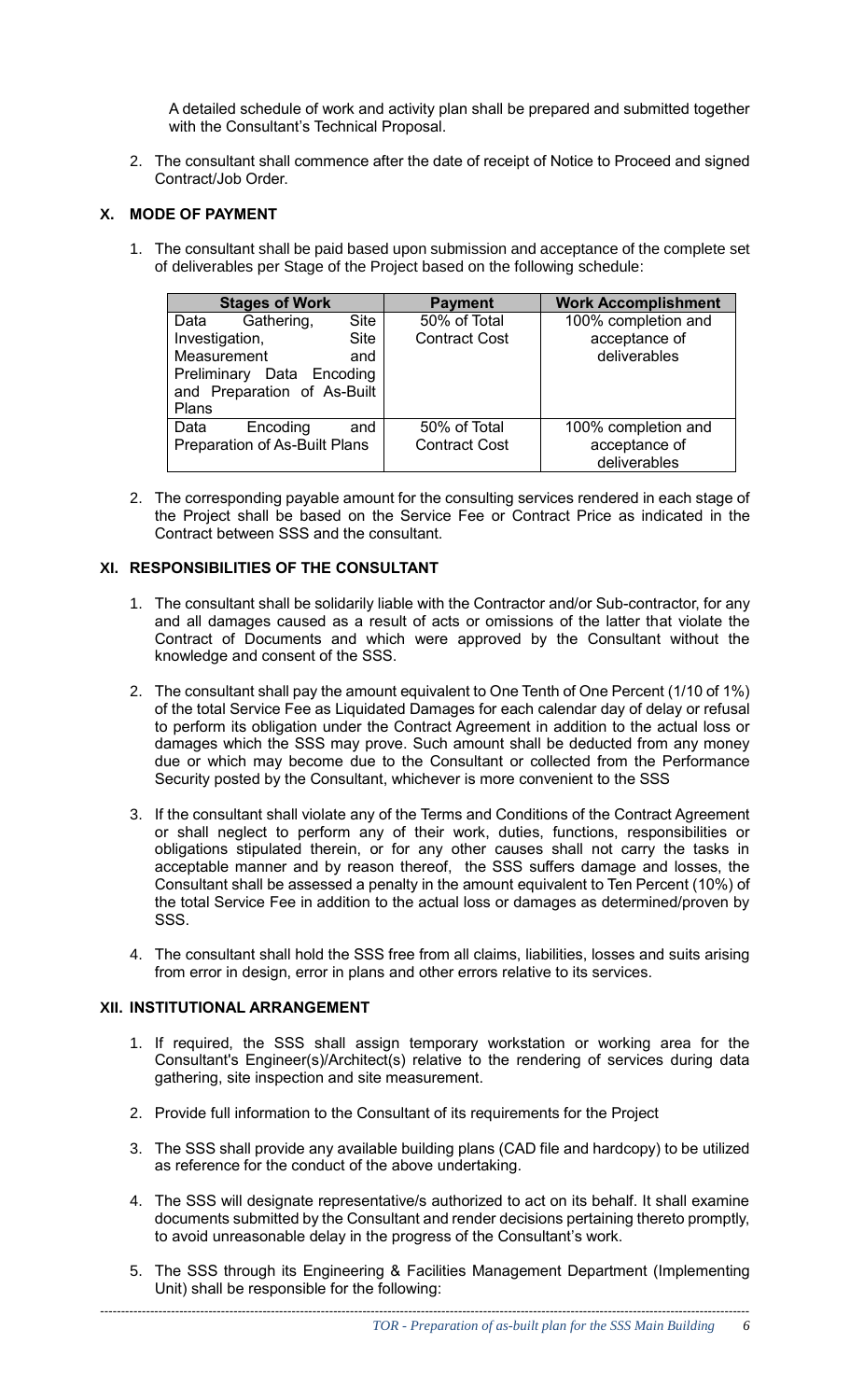- 5.1 Validates and recommends approval of payments for billing request, variation order, work suspension, time extensions and other related issues
- 5.2 Validates and approves plans, detailed engineering drawings, safety and security requirements, reports, work schedules, etc.
- 5.3 In-charge and responsible for the overall supervision and implementation of the project
- 5.4 Provides available plans, work permits, access/gate pass, authorization and clearances to the building or work area in coordination with Security Office
- 6. All technical documents submitted by the Consultant shall be reviewed and approved by the Social Security System.

#### **XIII. CRITERIA FOR EVALUATION OF TECHNICAL AND FINANCIAL PROPOSAL**

The evaluation procedure is Quality Cost Based Evaluation (QCBE)

|    | RATING                                                                   |        |      |  |  |
|----|--------------------------------------------------------------------------|--------|------|--|--|
| 1. | <b>Evaluation of Technical Proposal</b>                                  |        |      |  |  |
|    | Experience and capability of consultant<br>a.                            |        |      |  |  |
|    | Plan of approach and methodology<br>b.                                   | 30%    |      |  |  |
|    | Quality of Personnel to be assigned to the project<br>c.                 | 40%    |      |  |  |
|    | Total (St) – minimum score required to pass is 80                        | 100.00 |      |  |  |
| 2. | <b>Evaluation of Financial Proposal</b>                                  |        | 30%  |  |  |
|    | The lowest Financial Proposal (FI) shall be given a Financial Score (Sf) |        |      |  |  |
|    | of 100 points. The Sf of other Financial Proposals shall be computed     |        |      |  |  |
|    | based on the formula indicated below:                                    |        |      |  |  |
|    | $Sf = 100 \times FI/F$                                                   |        |      |  |  |
|    | Where:                                                                   |        |      |  |  |
|    | Sf is the financial score of the Financial Proposal under                |        |      |  |  |
|    | consideration,                                                           |        |      |  |  |
|    | Fl is the lowest Financial Proposal, and                                 |        |      |  |  |
|    | F is the Financial Proposal under consideration                          |        |      |  |  |
|    |                                                                          | TOTAL  | 100% |  |  |

TECHNICAL PROPOSAL FORMS (TPF)

- TPF 1 Technical Proposal Submission Form<br>TPF 2 Consultant's Reference: Relevant Se
- Consultant's Reference: Relevant Services Carried out in the last 5 years that best illustrate qualifications (attach proof of project completion and/or notice of award, whichever is applicable
- TPF 3 Comments and Suggestions of Consultant on the Term of Reference and on data, services, facilities to be provided by the Social Security System
- TPF 4 Description of the Methodology and Work Plan for Performing the Project
- TPF 5 Team Composition and Task including organizational chart indicating relationship amongst the Consultant
- TPF 6 Curriculum Vitae of the Team Composition and all technical personnel/professionals that are employed by the Consultant, either as a regular employee or on a per-project basis
- TPF 7 Time Schedule for Professional Personnel<br>TPF 8 Activity (Work) Schedule
- Activity (Work) Schedule

FINANCIAL PROPOSAL FORMS (FPF)

- FPF 1 Financial Proposal Submission Form
- FPF 2 Summary of Costs<br>FPF 3 Breakdown of Rem
- FPF 3 Breakdown of Remuneration per Activity<br>FPF 4 Miscellaneous Expenses
- Miscellaneous Expenses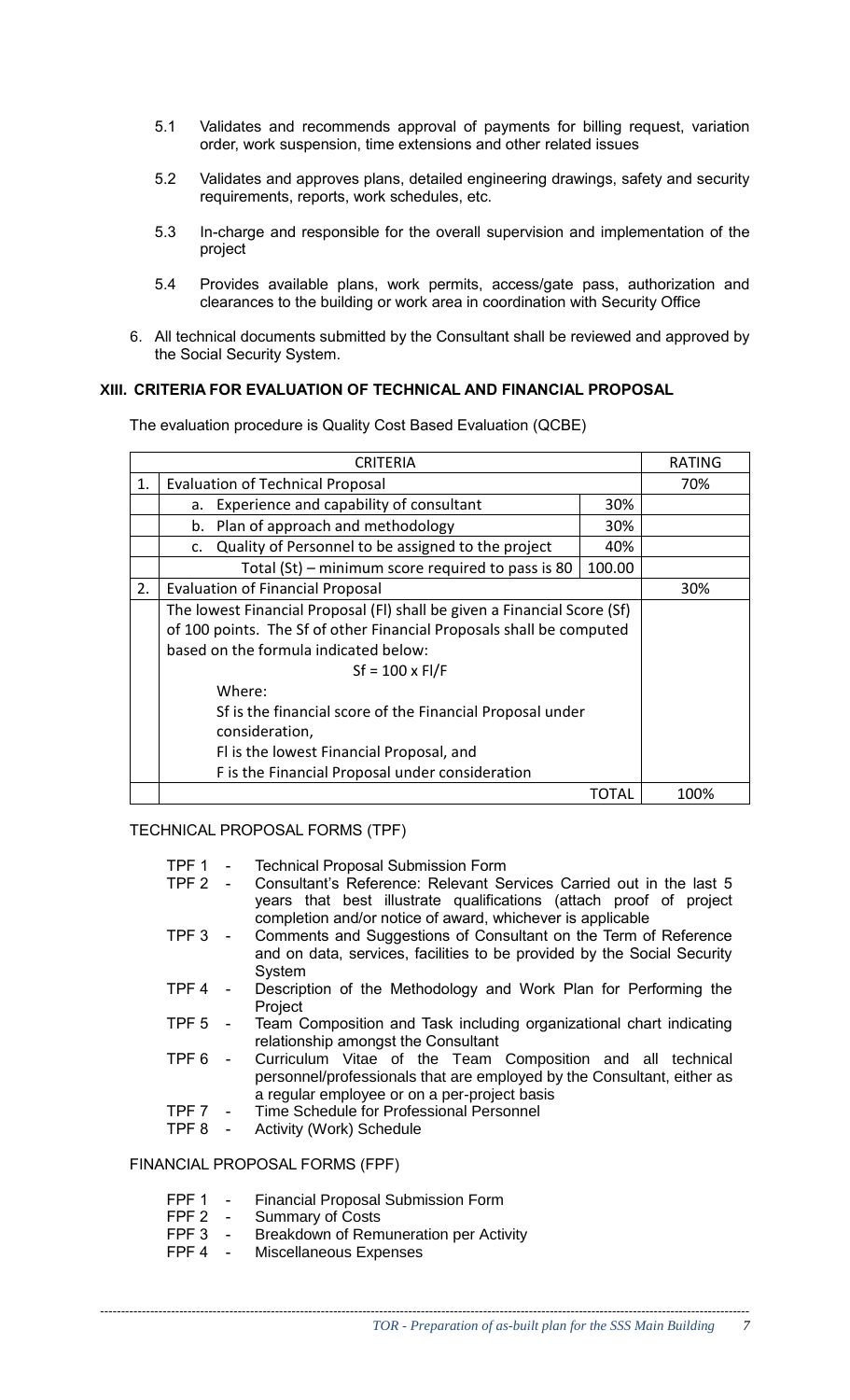## *[Date]*

*[Name and address of the Procuring Entity]*

#### Ladies/Gentlemen:

We, the undersigned, offer to provide the consulting services for *[Title of Project]* in accordance with your Bidding Documents dated *[insert date]* and our Bid. We are hereby submitting our Bid, which includes this Technical Proposal, and a Financial Proposal sealed under a separate envelope.

In accordance with **ITB** Clause 21.1, we confirm that the information contained in the eligibility documents submitted earlier together with the Expression of Interest remain correct as of the date of bid submission.

If negotiations are held during the period of bid validity, *i.e.*, before *[insert date],* we undertake to negotiate on the basis of the proposed staff. Our Bid is binding upon us and subject to the modifications resulting from contract negotiations.

In accordance with **GCC** Clause 51, we acknowledge and accept the Procuring Entity's right to inspect and audit all records relating to our Bid irrespective of whether we enter into a contract with the Procuring Entity as a result of this Bid or not.

We understand you are not bound to accept any Bid received for the selection of a consultant for the Project.

We acknowledge that failure to sign this Technical Proposal Submission Form and the abovementioned Financial Proposal Submission Form shall be a ground for the rejection of our Bid.

We remain,

Yours sincerely,

Authorized Signature: Name and Title of Signatory: Name of Firm: Address: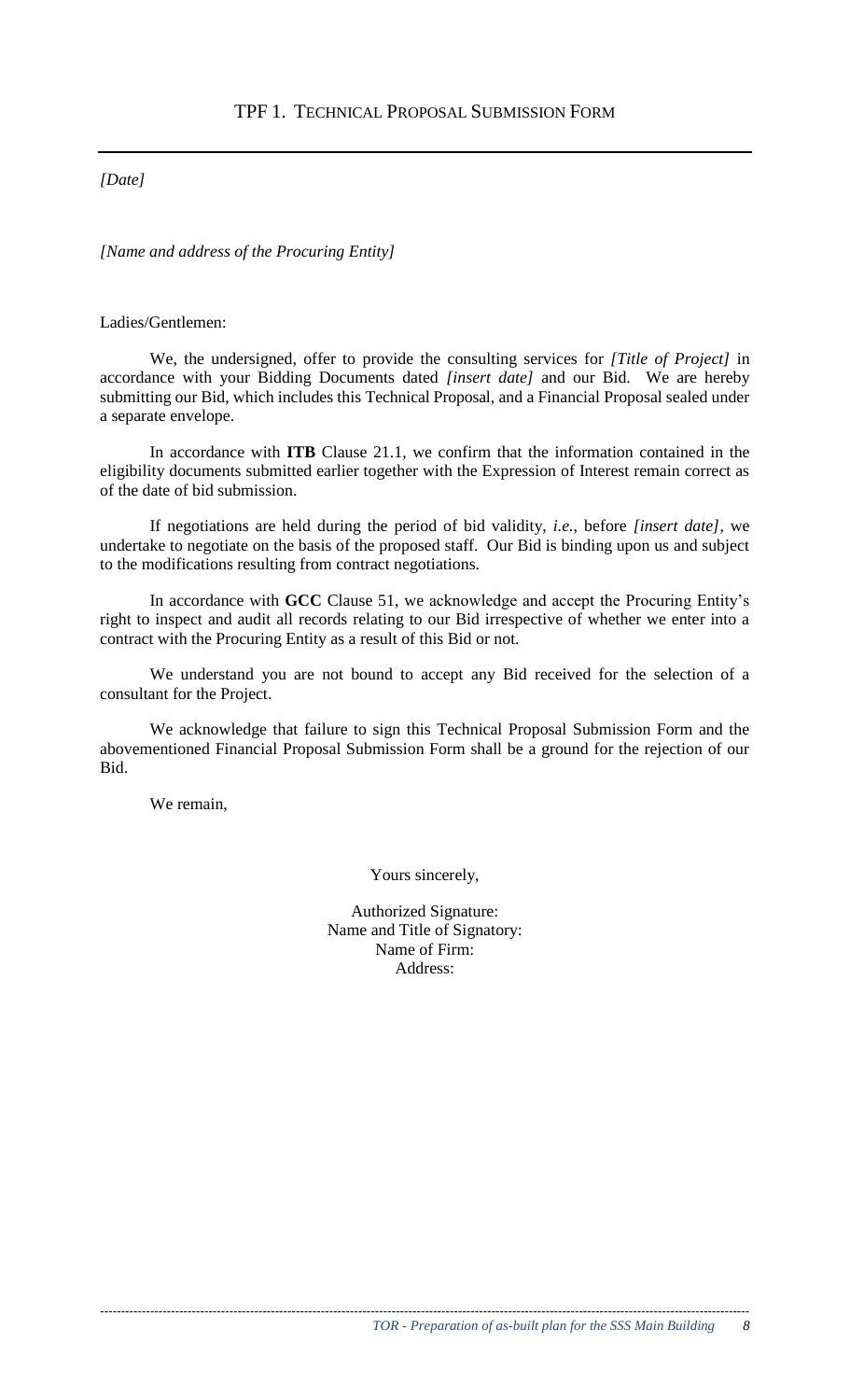## **Relevant Services Carried Out in the Last Five Years That Best Illustrate Qualifications**

Using the format below, provide information on each project for which your firm/entity, either individually, as a corporate entity, or as one of the major companies within an association, was legally contracted.

| Project Name:                                          |                                                                                                    | Country:                                                                  |  |  |
|--------------------------------------------------------|----------------------------------------------------------------------------------------------------|---------------------------------------------------------------------------|--|--|
|                                                        |                                                                                                    |                                                                           |  |  |
| Location within Country:                               | Professional Staff Provided by Your<br>Firm/Entity(profiles):                                      |                                                                           |  |  |
| Name of Client:                                        |                                                                                                    | Nº of Staff:                                                              |  |  |
| Address:                                               | Nº of Staff-Months; Duration of Project:                                                           |                                                                           |  |  |
| Start Date (Month/Year):                               | Completion Date (Month/Year):                                                                      | Approx. Value of Services (in Current<br><b>US\$</b> ):                   |  |  |
| Name of Associated Consultants, if any:                |                                                                                                    | Nº of Months of Professional Staff<br>Provided by Associated Consultants: |  |  |
|                                                        | Name of Senior Staff (Project Director/Coordinator, Team Leader) Involved and Functions Performed: |                                                                           |  |  |
| Narrative Description of Project:                      |                                                                                                    |                                                                           |  |  |
| Description of Actual Services Provided by Your Staff: |                                                                                                    |                                                                           |  |  |

Consultant's Name: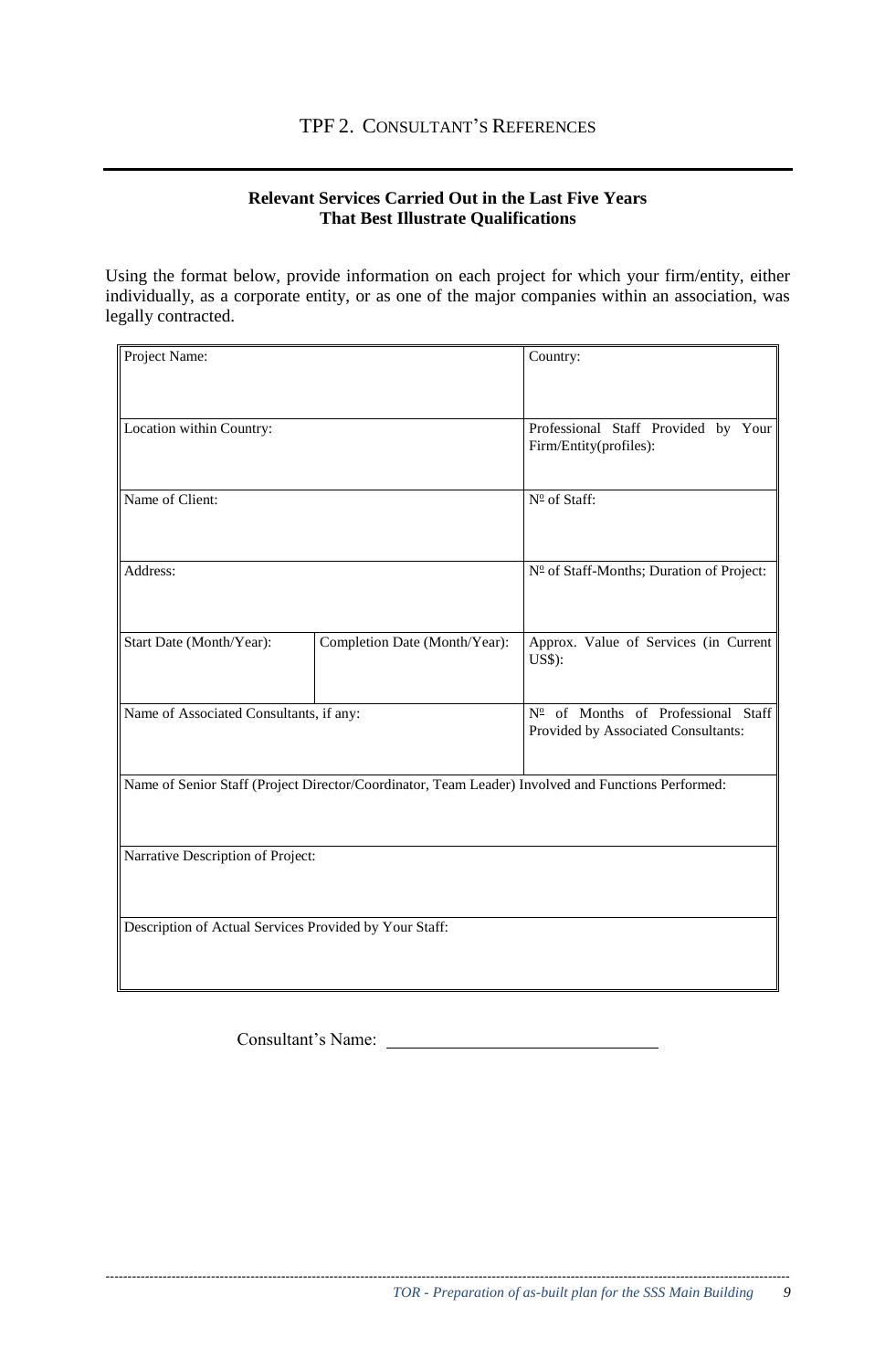## TPF 3. COMMENTS AND SUGGESTIONS OF CONSULTANT ON THE TERMS OF REFERENCE AND ON DATA, SERVICES, AND FACILITIES TO BE PROVIDED BY THE PROCURING ENTITY

## On the Terms of Reference:

| 1. |  |  |  |
|----|--|--|--|
| 2. |  |  |  |
| 3. |  |  |  |
| 4. |  |  |  |
| 5. |  |  |  |

## On the data, services, and facilities to be provided by the Procuring Entity:

- 1.
- 
- 2.
- 3.
- 4.
- 5.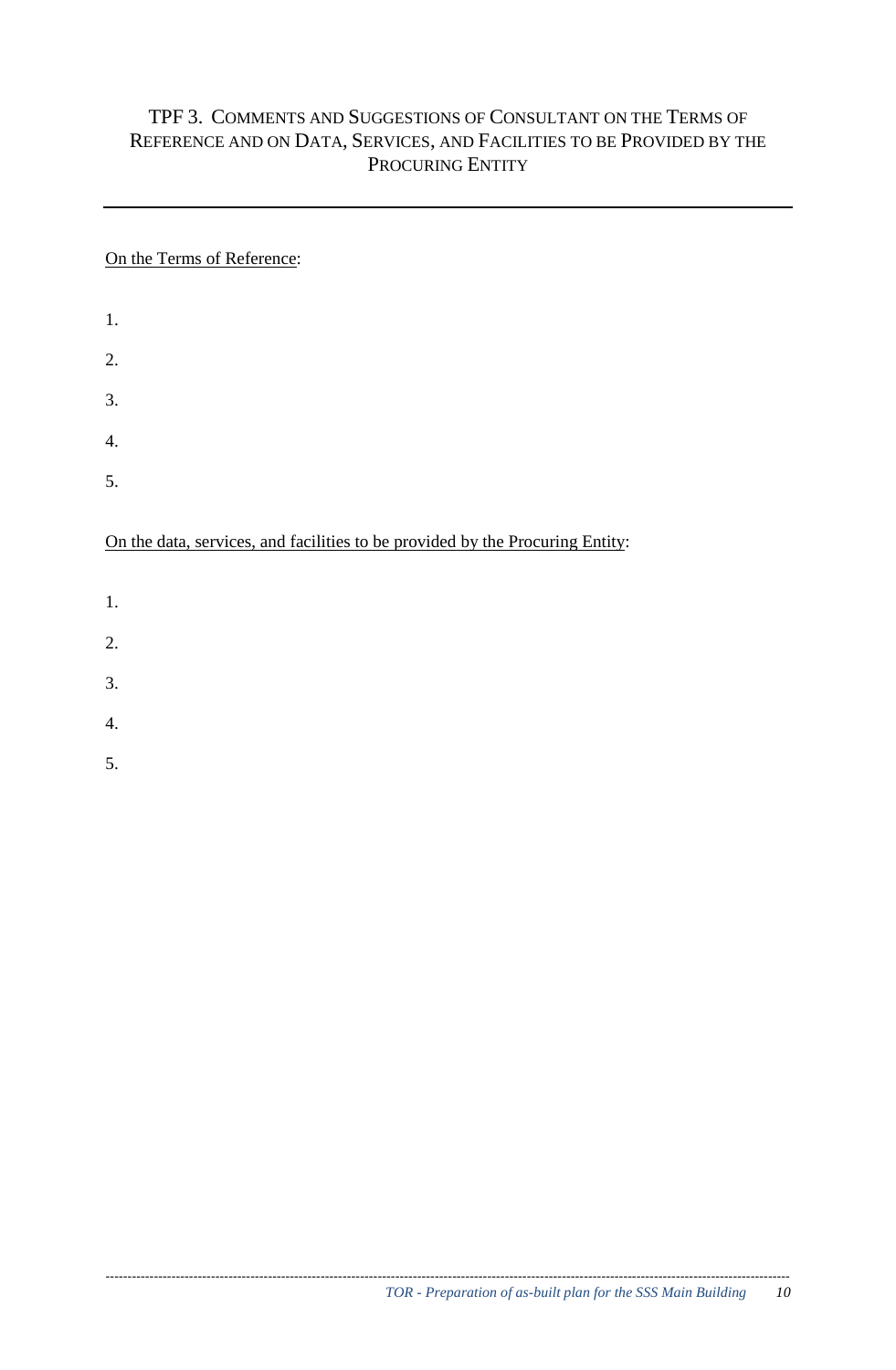## TPF 4. DESCRIPTION OF THE METHODOLOGY AND WORK PLAN FOR PERFORMING THE PROJECT

Methodology and Work Plan shall include the following:

- A. Project Background and Objectives
- B. Detailed Description of activities / scope of work to be undertaken per stage of the project
- C. Time schedule/delivery period for the activities to be undertaken
- D. Manpower/key personnel requirement per stage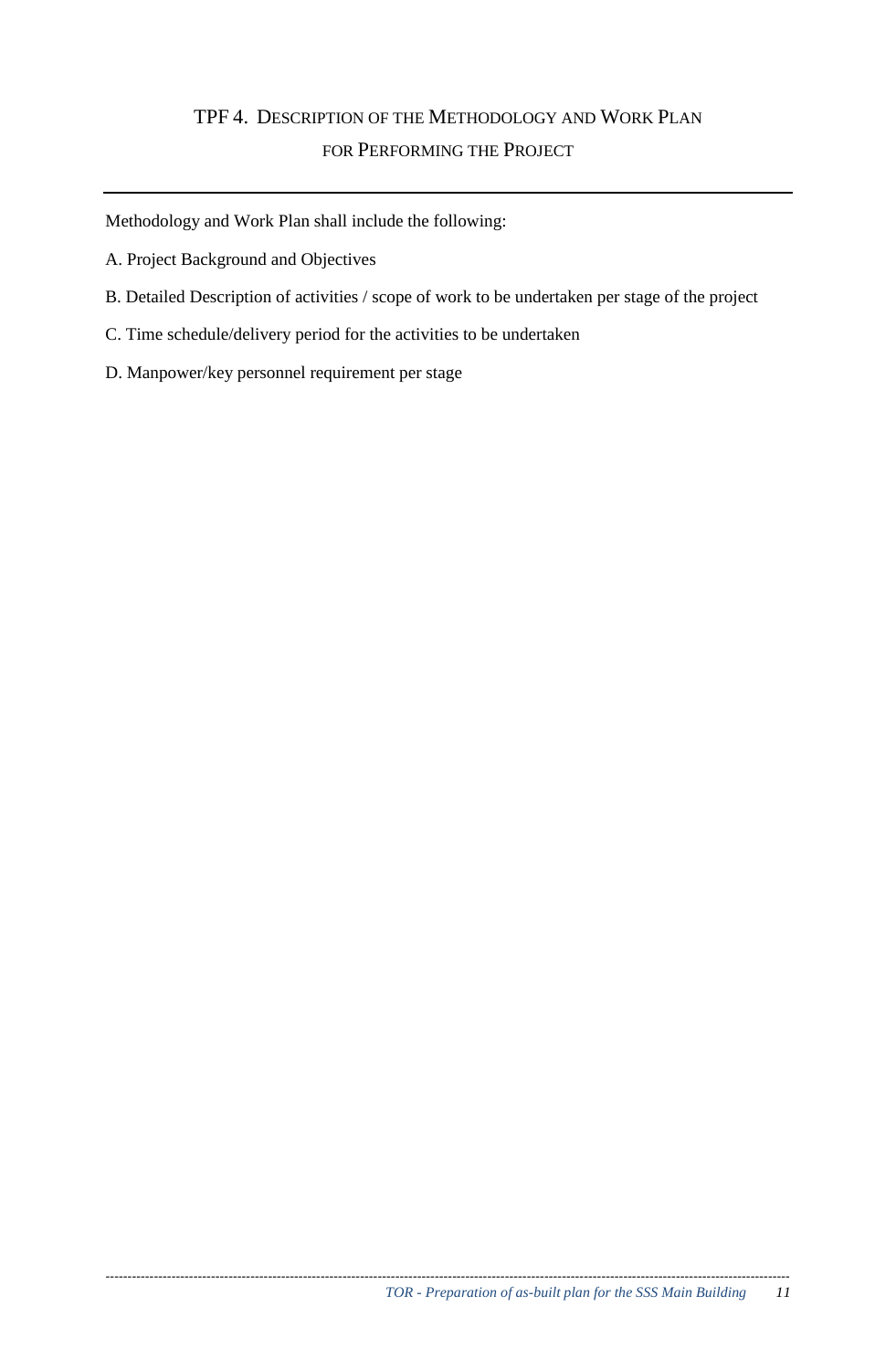| 1. Technical/Managerial Staff |          |      |  |  |
|-------------------------------|----------|------|--|--|
| Name                          | Position | Task |  |  |
|                               |          |      |  |  |
|                               |          |      |  |  |
|                               |          |      |  |  |
|                               |          |      |  |  |
|                               |          |      |  |  |

| 2. Support Staff |          |      |
|------------------|----------|------|
| Name             | Position | Task |
|                  |          |      |
|                  |          |      |
|                  |          |      |
|                  |          |      |

3. Where applicable, indicate relationships among the Consultant and any partner and/or sub-consultant, and relationship to the Procuring Entity, the Funding Source and other parties or stakeholders, if any, involved in the project.

**Attached Curriculum Vitae for all key technical/managerial staff and support staff, including the list of all technical personnel/professionals that are employed by the Consultant, either as a regular employee or on a per-project basis,**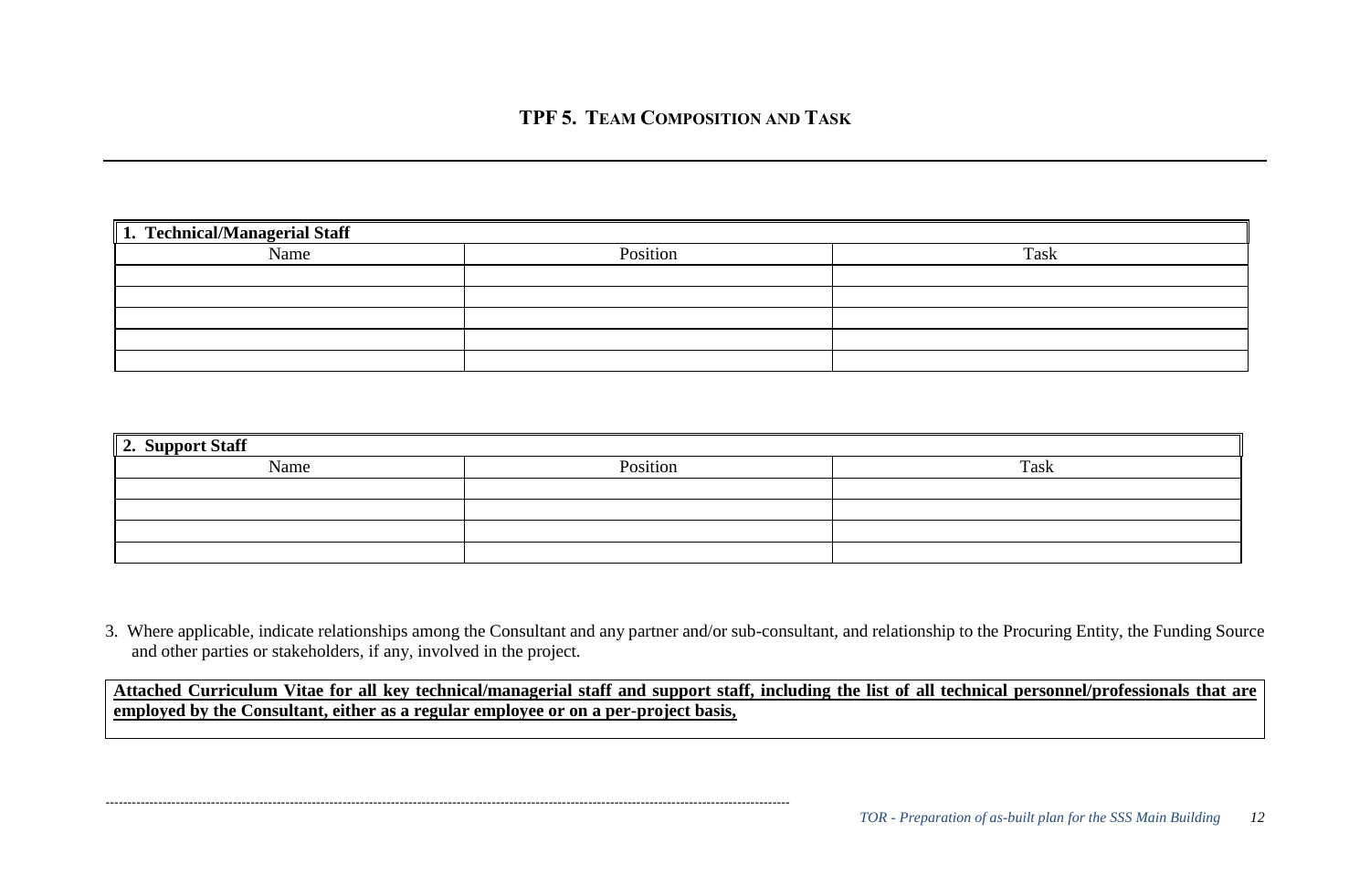TPF 6. FORMAT OF CURRICULUM VITAE (CV) FOR PROPOSED PROFESSIONAL STAFF

| Years with Firm/Entity: Nationality: Nationality: |  |
|---------------------------------------------------|--|
|                                                   |  |
|                                                   |  |

#### **Key Qualifications:**

[*Give an outline of staff member's experience and training most pertinent to tasks on project. Describe degree of responsibility held by staff member on relevant previous projects and give dates and locations. Use about half a page.*]

#### **Education:**

[*Summarize college/university and other specialized education of staff members, giving names of schools, dates attended, and degrees obtained. Use about one quarter of a page.*]

#### **Employment Record:**

[*Starting with present position, list in reverse order every employment held. List all positions held by staff member since graduation, giving dates, names of employing organizations, titles of positions held, and locations of projects. For experience in last ten years, also give types of activities performed and client references, where appropriate. Use about two pages.*]

#### **Languages:**

[*For each language, indicate proficiency: excellent, good, fair, or poor in speaking, reading, and writing.*]

*------------------------------------------------------------------------------------------------------------------------------------------------------------*

#### **Certification:**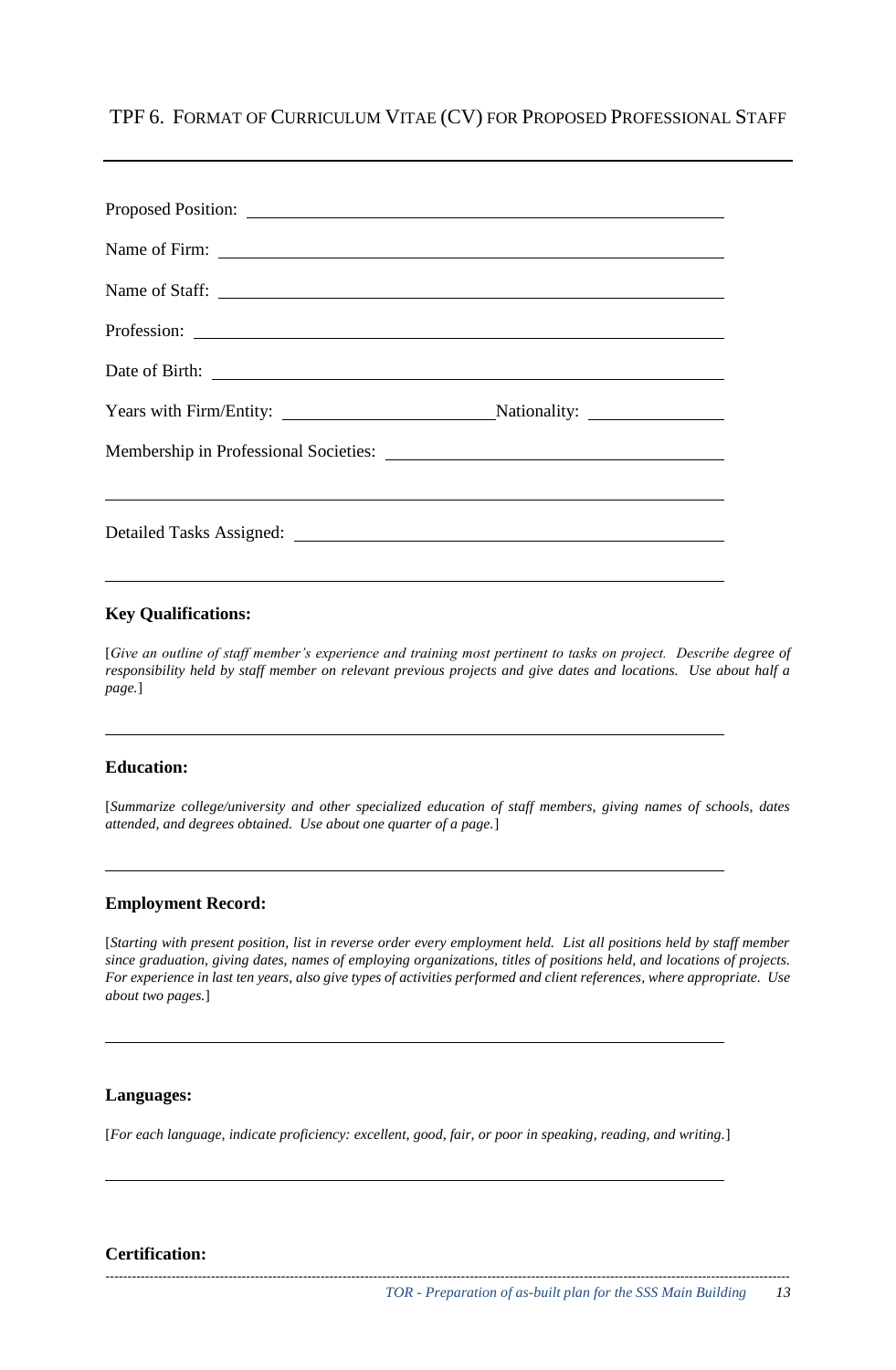I, the undersigned, certify that to the best of my knowledge and belief, these data correctly describe me, my qualifications, and my experience.

#### **Commitment:**

I also commit to work for the Project in accordance with the time schedule as indicated in the contract once the firm is awarded the Project.

|                                                                       | Date:          |
|-----------------------------------------------------------------------|----------------|
| [Signature of staff member and authorized representative of the firm] | Day/Month/Year |
| Full name of staff member:<br>Full name of authorized representative: |                |

**SUBSCRIBED AND SWORN** to before me this \_\_ day of *[month] [year]* at *[place of execution]*, Philippines. Affiant/s is/are personally known to me and was/were identified by me through competent evidence of identity as defined in the 2004 Rules on Notarial Practice (A.M. No. 02-8- 13-SC). Affiant/s exhibited to me his/her *[insert type of government identification card used]*, with his/her photograph and signature appearing thereon, with no. \_\_\_\_\_\_.

Witness my hand and seal this \_\_\_ day of *[month] [year].* 

## **NAME OF NOTARY PUBLIC**

**Serial No. of Commission \_\_\_\_\_\_\_\_\_\_\_ Notary Public for \_\_\_\_\_\_ until \_\_\_\_\_\_\_ Roll of Attorneys No. \_\_\_\_\_ PTR No. \_\_,** *[date issued], [place issued]*  **IBP No. \_\_,** *[date issued], [place issued]*  **Doc. No. \_\_\_ Page No. \_\_\_ Book No. \_\_\_ Series of \_\_\_\_.**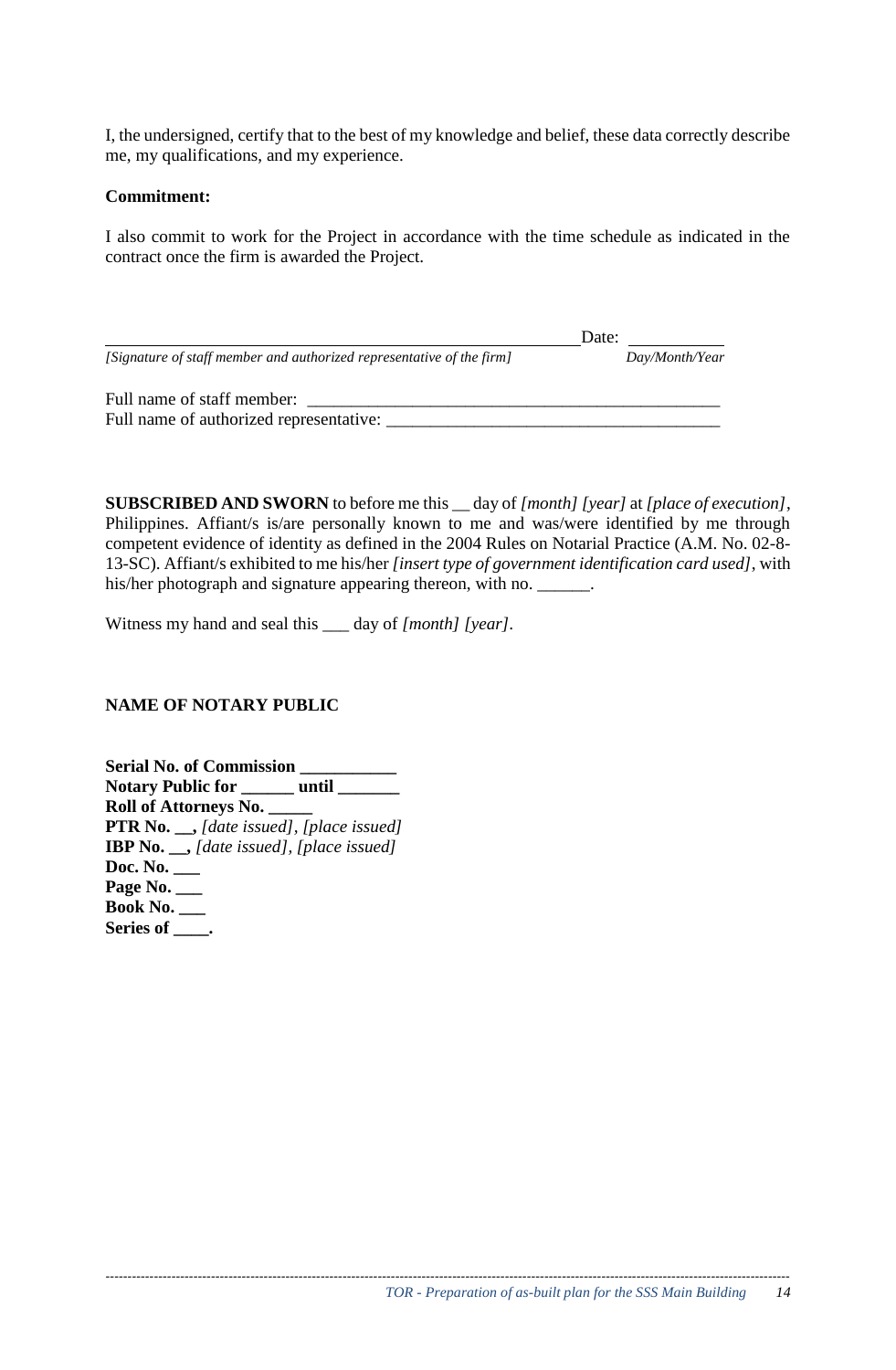## TPF 7. TIME SCHEDULE FOR PROFESSIONAL PERSONNEL

|                                         |          |                                                                                                                                                                                                                                          |              |                | Months (in the Form of a Bar Chart) |
|-----------------------------------------|----------|------------------------------------------------------------------------------------------------------------------------------------------------------------------------------------------------------------------------------------------|--------------|----------------|-------------------------------------|
| Name                                    | Position | Reports Due/Activities                                                                                                                                                                                                                   | $\mathbf{1}$ | $\overline{2}$ | Number of<br>Months                 |
|                                         |          |                                                                                                                                                                                                                                          |              |                | Subtotal (1)                        |
|                                         |          |                                                                                                                                                                                                                                          |              |                | Subtotal (2)                        |
|                                         |          |                                                                                                                                                                                                                                          |              |                | Subtotal (3)                        |
|                                         |          |                                                                                                                                                                                                                                          |              |                | Subtotal (4)                        |
|                                         |          |                                                                                                                                                                                                                                          |              |                |                                     |
| Full-time:<br>Reports Due:              |          | Part-time:                                                                                                                                                                                                                               |              |                |                                     |
| <b>Activities Duration:</b><br>Location |          | Signature:<br>(Authorized representative)                                                                                                                                                                                                |              |                |                                     |
|                                         |          | Full Name: Name and Solid Name and Solid Name and Solid Name and Solid Name and Solid Name and Solid Name and Solid Name and Solid Name and Solid Name and Solid Name and Solid Name and Solid Name and Solid Name and Solid N<br>Title: |              |                |                                     |

Address**:**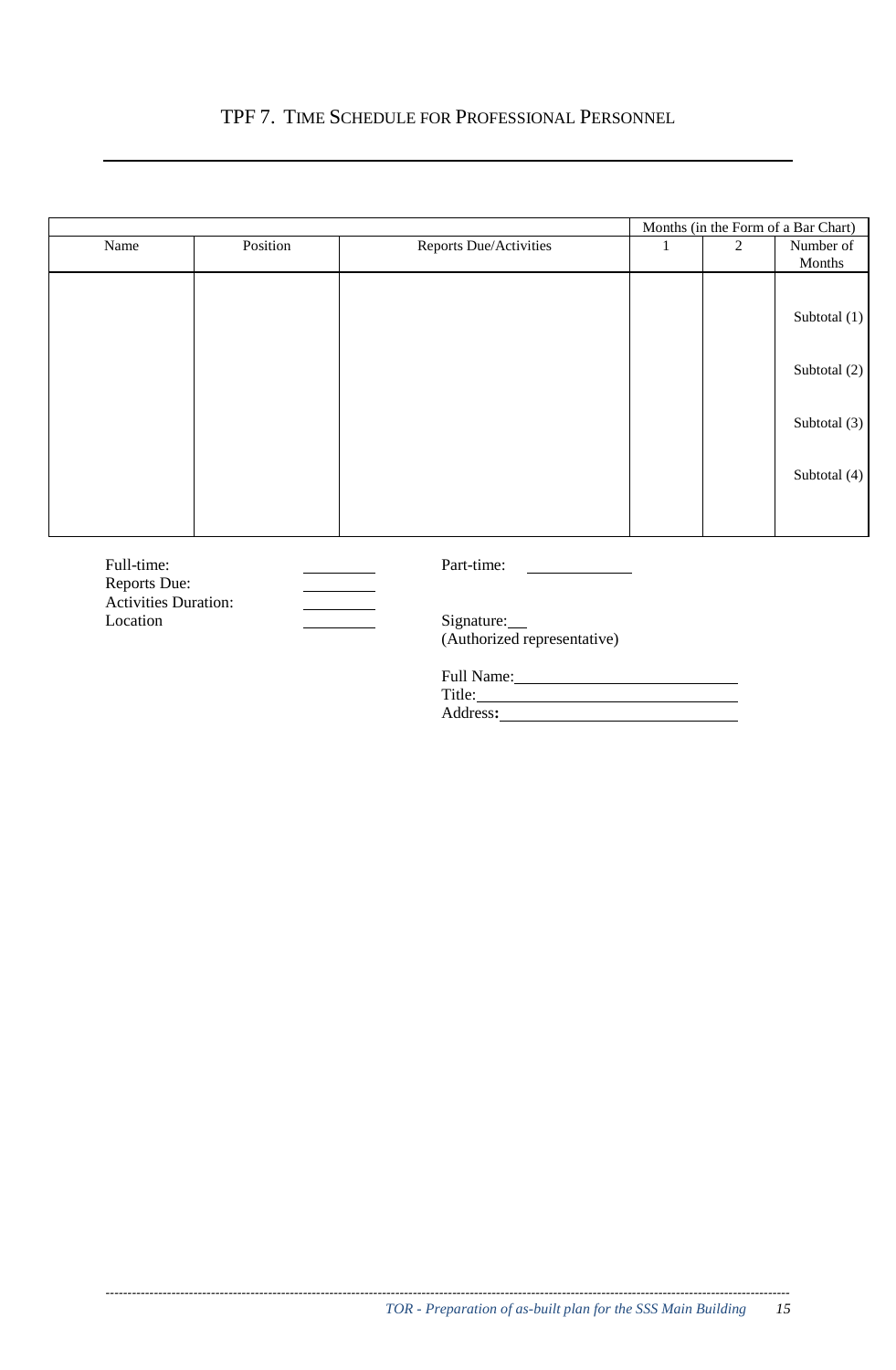## **A. Field Investigation and Study Items**

|                 | [1st, 2nd, etc. are weeks from the start of project.] |     |     |     |     |     |     |     |     |      |      |      |  |
|-----------------|-------------------------------------------------------|-----|-----|-----|-----|-----|-----|-----|-----|------|------|------|--|
|                 | 1st                                                   | 2nd | 3rd | 4th | 5th | 6th | 7th | 8th | 9th | 10th | 11th | 12th |  |
| Activity (Work) |                                                       |     |     |     |     |     |     |     |     |      |      |      |  |
|                 |                                                       |     |     |     |     |     |     |     |     |      |      |      |  |
|                 |                                                       |     |     |     |     |     |     |     |     |      |      |      |  |
|                 |                                                       |     |     |     |     |     |     |     |     |      |      |      |  |
|                 |                                                       |     |     |     |     |     |     |     |     |      |      |      |  |

## **B. Completion and Submission of Deliverables**

| Deliverables |                                                      | Date |
|--------------|------------------------------------------------------|------|
| 1.           | Signed and Sealed Comprehensive As-Built Plans       |      |
| 2.           | Signed and Sealed Blueprint copies of As-Built Plans |      |
| 3.           | Electronic copies of the As-Built Plans              |      |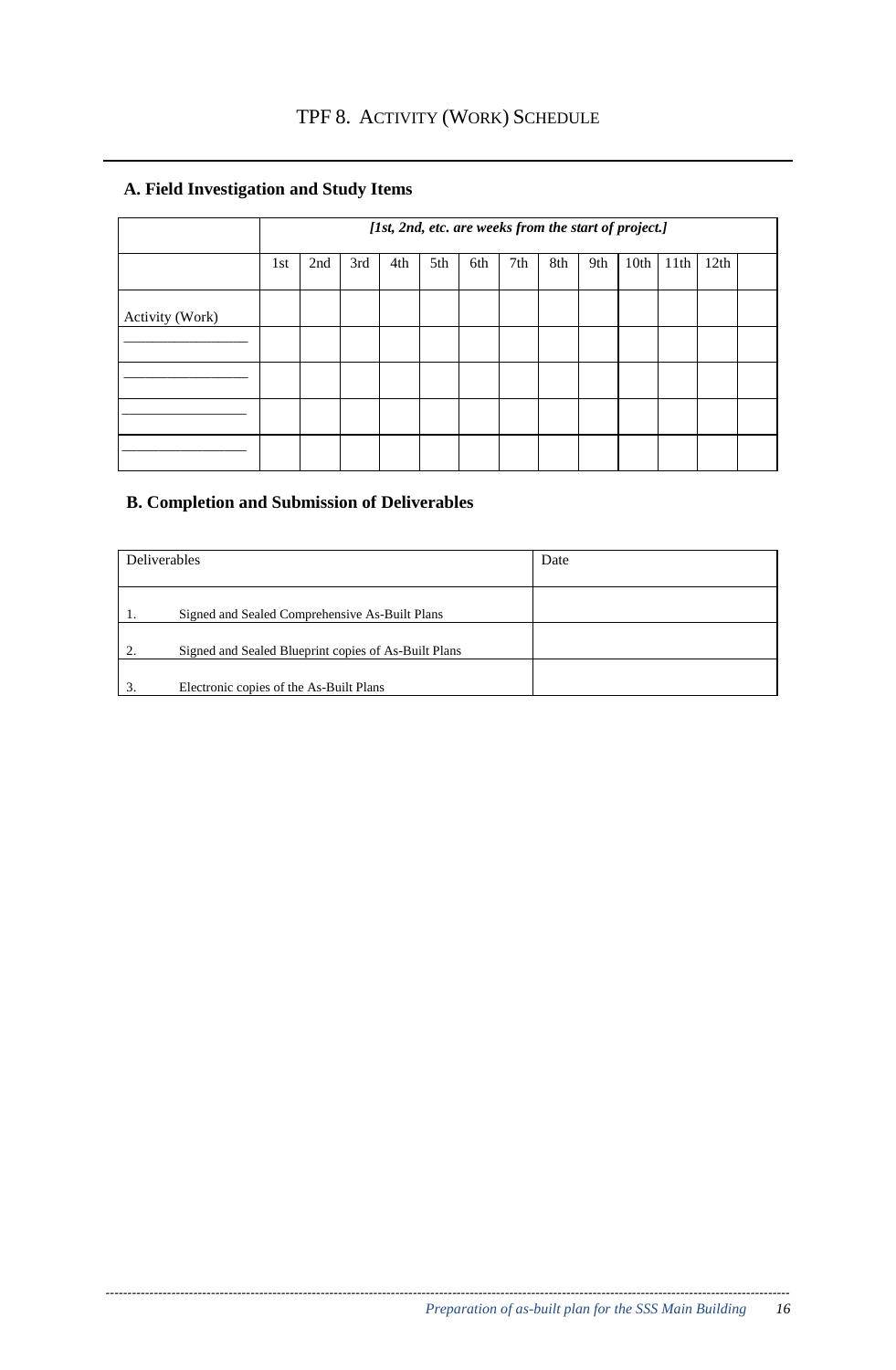*[Date]*

*[Name and address of the Procuring Entity]*

Ladies/Gentlemen:

We, the undersigned, offer to provide the consulting services for *[Title of Project]* in accordance with your Bidding Documents dated *[insert date]* and our Bid (Technical and Financial Proposals). Our attached Financial Proposal is for the sum of *[amount in words and figures]*. This amount is exclusive of the local taxes, which we have estimated at *[amount(s) in words and figures]*.

Our Financial Proposal shall be binding upon us subject to the modifications resulting from Contract negotiations, up to expiration of the bid validity period, *i.e.*, *[Date]*.

In accordance with **GCC** Clause **Error! Reference source not found.**, we acknowledge and accept the Procuring Entity's right to inspect and audit all records relating to our Bid irrespective of whether we enter into a contract with the Procuring Entity as a result of this Bid.

We confirm that we have read, understood and accept the contents of the Instructions to Bidders (ITB), the Bid Data Sheet (BDS), General Conditions of Contract (GCC), Special Conditions of Contract (SCC), Terms of Reference (TOR), the provisions relating to the eligibility of Consultant and the applicable guidelines for the procurement rules of the Funding Source, any and all Bid bulletins issued and other attachments and inclusions included in the Bidding Documents sent to us.

We understand you are not bound to accept any Bid you receive.

We remain,

Yours sincerely, Authorized Signature: Name and Title of Signatory: Name of Firm: Address: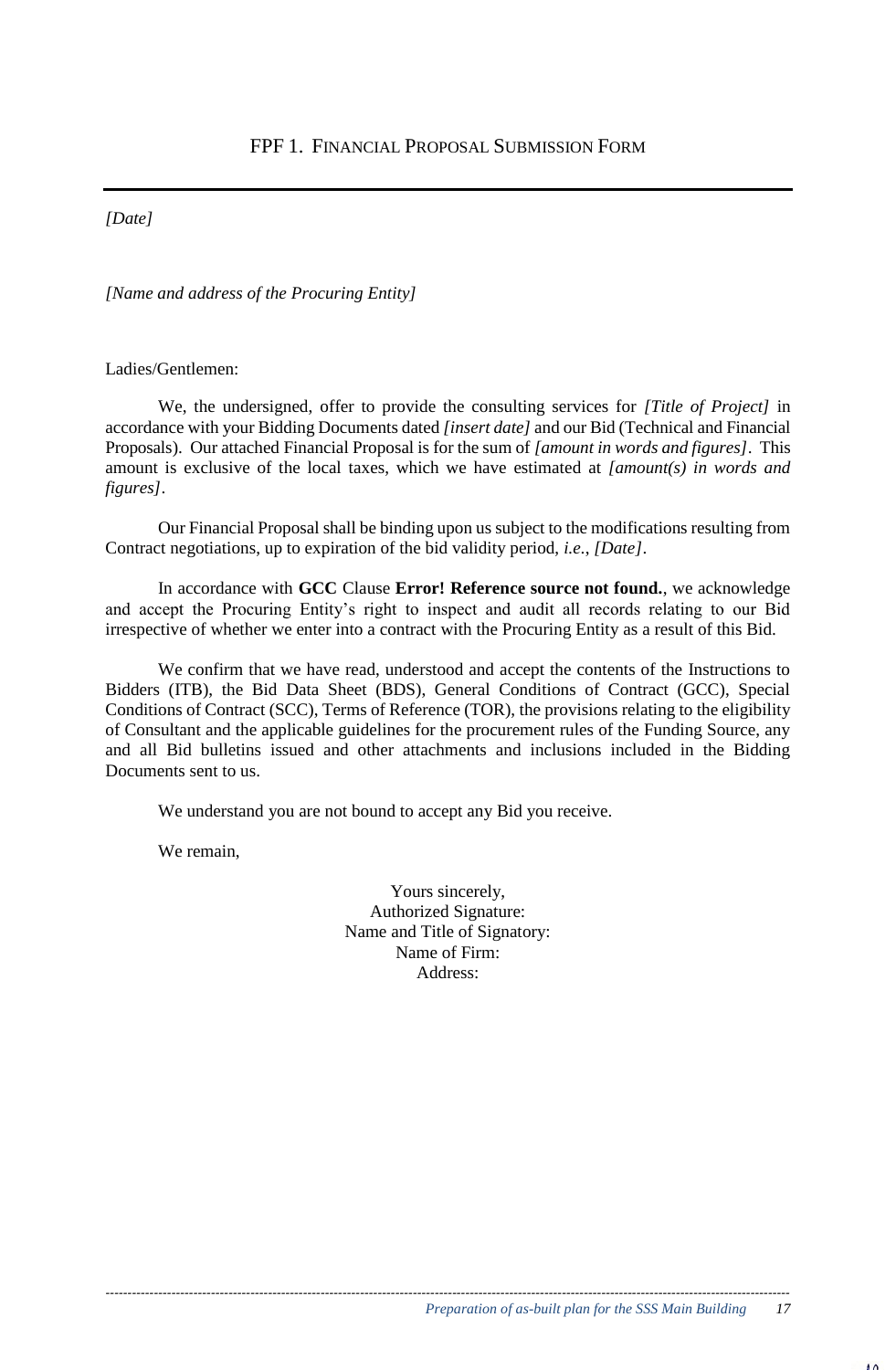## FPF 2. SUMMARY OF COSTS

| Price Component |                                                                                   | Cost (Php) / Phase |                    |       |  |  |
|-----------------|-----------------------------------------------------------------------------------|--------------------|--------------------|-------|--|--|
|                 |                                                                                   | Data Gathering     | Data Encoding      |       |  |  |
|                 |                                                                                   | and Site           | and Preparation of | Total |  |  |
|                 |                                                                                   | Measurement        | As-Built Plan      |       |  |  |
| A.              | <b>Preparation of As-Built Plan for</b>                                           |                    |                    |       |  |  |
|                 | the SSS Main Building                                                             |                    |                    |       |  |  |
|                 | Remunerations <sup>1</sup>                                                        |                    |                    |       |  |  |
| 2.              | Miscellaneous Expenses <sup>2</sup>                                               |                    |                    |       |  |  |
|                 | 3. Local Taxes <sup>3</sup>                                                       |                    |                    |       |  |  |
|                 | Total                                                                             | $=$                |                    |       |  |  |
|                 |                                                                                   |                    |                    |       |  |  |
|                 | <b>TOTAL AMOUNT OF FINANCIAL PROPOSAL</b> ( $\Sigma$ of Total Amount Per Phase) = |                    |                    |       |  |  |

*Note : The Total Amount of Financial Proposal should not exceed the corresponding ceiling amount, as indicated in BDS 11.70 and SCC 52.1, otherwise the Consultant's bid will be considered nonresponsive.*

<u>.</u>

<sup>&</sup>lt;sup>1</sup> Derived from Subtotal of Remunerations in various phases of subprojects as computed in FPF 3

<sup>2</sup> Derived from Subtotal of Miscellaneous Items as computed in FPF 4

 $3$  Local Taxes = 12% x (Remunerations + Miscellaneous Items)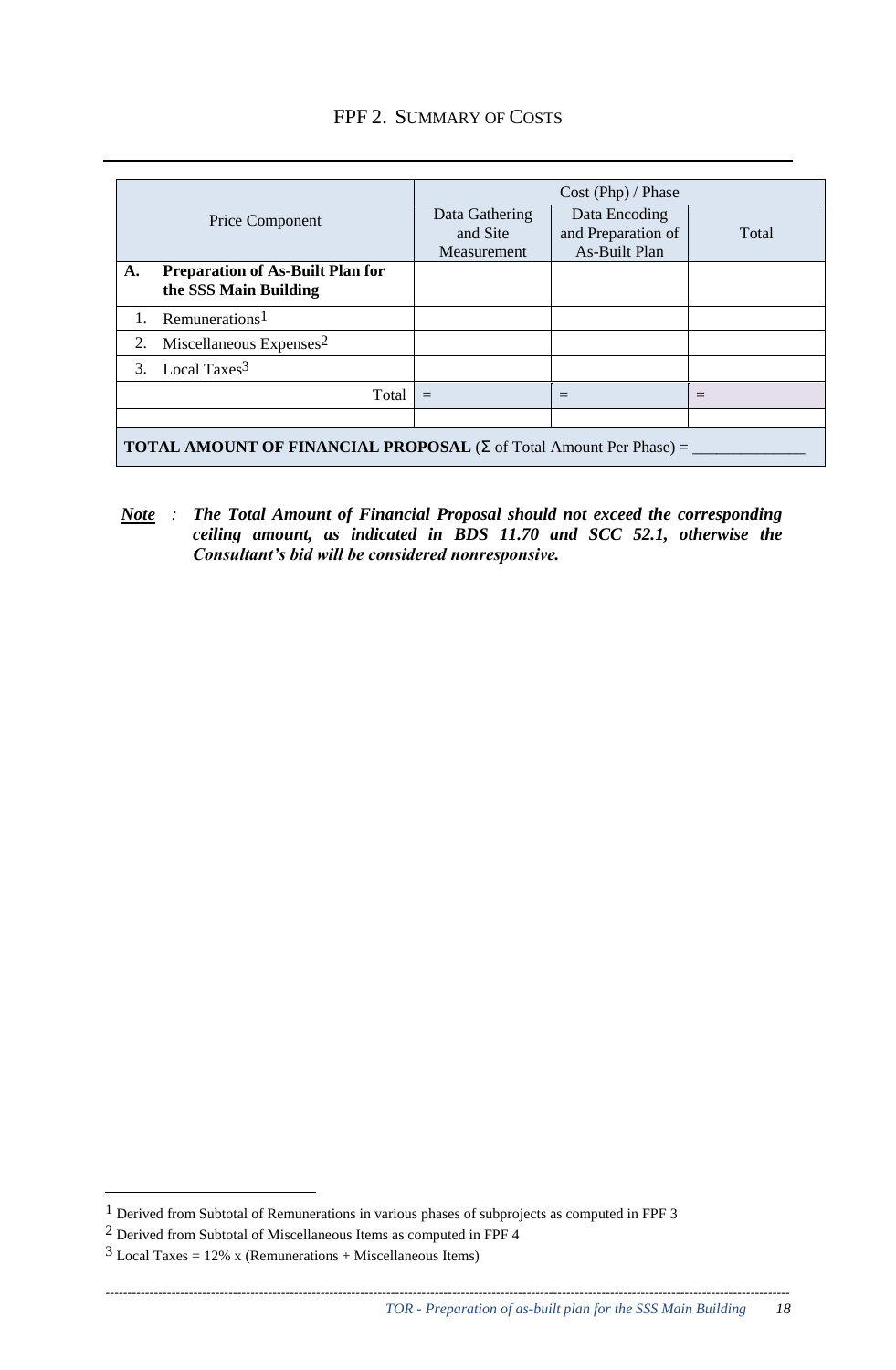## FPF 3. BREAKDOWN OF REMUNERATION PER ACTIVITY

### PROJECT: \_\_\_\_\_\_\_\_\_\_\_\_\_\_\_\_\_\_\_\_\_\_\_\_\_\_\_\_\_\_\_\_\_\_\_\_\_\_\_\_\_\_\_\_\_\_\_\_\_\_\_\_\_\_\_\_\_\_\_\_\_\_\_\_

|    |                                                          | Name | Input $5$ | Rate <sup>6</sup> | Amount / Phase                                |                                                              |  |
|----|----------------------------------------------------------|------|-----------|-------------------|-----------------------------------------------|--------------------------------------------------------------|--|
|    | Personnel <sup>4</sup>                                   |      |           |                   | Data Gathering and<br><b>Site Measurement</b> | Data Encoding and<br>Preparation of As-<br><b>Built Plan</b> |  |
| 1. | Project Manager                                          |      |           |                   |                                               |                                                              |  |
| 2. | Architect                                                |      |           |                   |                                               |                                                              |  |
| 3. | Structural<br>Engineer                                   |      |           |                   |                                               |                                                              |  |
| 4. | Electrical<br>Engineer                                   |      |           |                   |                                               |                                                              |  |
| 5. | Sanitary<br>Engineer                                     |      |           |                   |                                               |                                                              |  |
| 6. | Mechanical<br>Engineer                                   |      |           |                   |                                               |                                                              |  |
| 7. | Electronics and<br>Communications<br>Engineer            |      |           |                   |                                               |                                                              |  |
| 8. | Geodetic<br>Engineer                                     |      |           |                   |                                               |                                                              |  |
| 9. | Support Staff <sup>7</sup>                               |      |           |                   |                                               |                                                              |  |
|    |                                                          |      |           |                   |                                               |                                                              |  |
|    |                                                          |      |           |                   |                                               |                                                              |  |
|    | <b>SUBTOTAL (Remunerations/Phase)</b><br>$\equiv$<br>$=$ |      |           |                   |                                               |                                                              |  |

<u>.</u>

 $4$  Refers to technical/key personnel as indicated in the Terms of Reference and BDS 10.1(c)

<sup>5</sup> Staff months, days or hours as appropriate

<sup>6</sup> Remuneration/rate corresponding to Input

<sup>7</sup> Support Staff refers to Architectural and Engineering Assistants, CAD Operators or Draftsmen,, Secretary, Drivers and other support personnel applicable.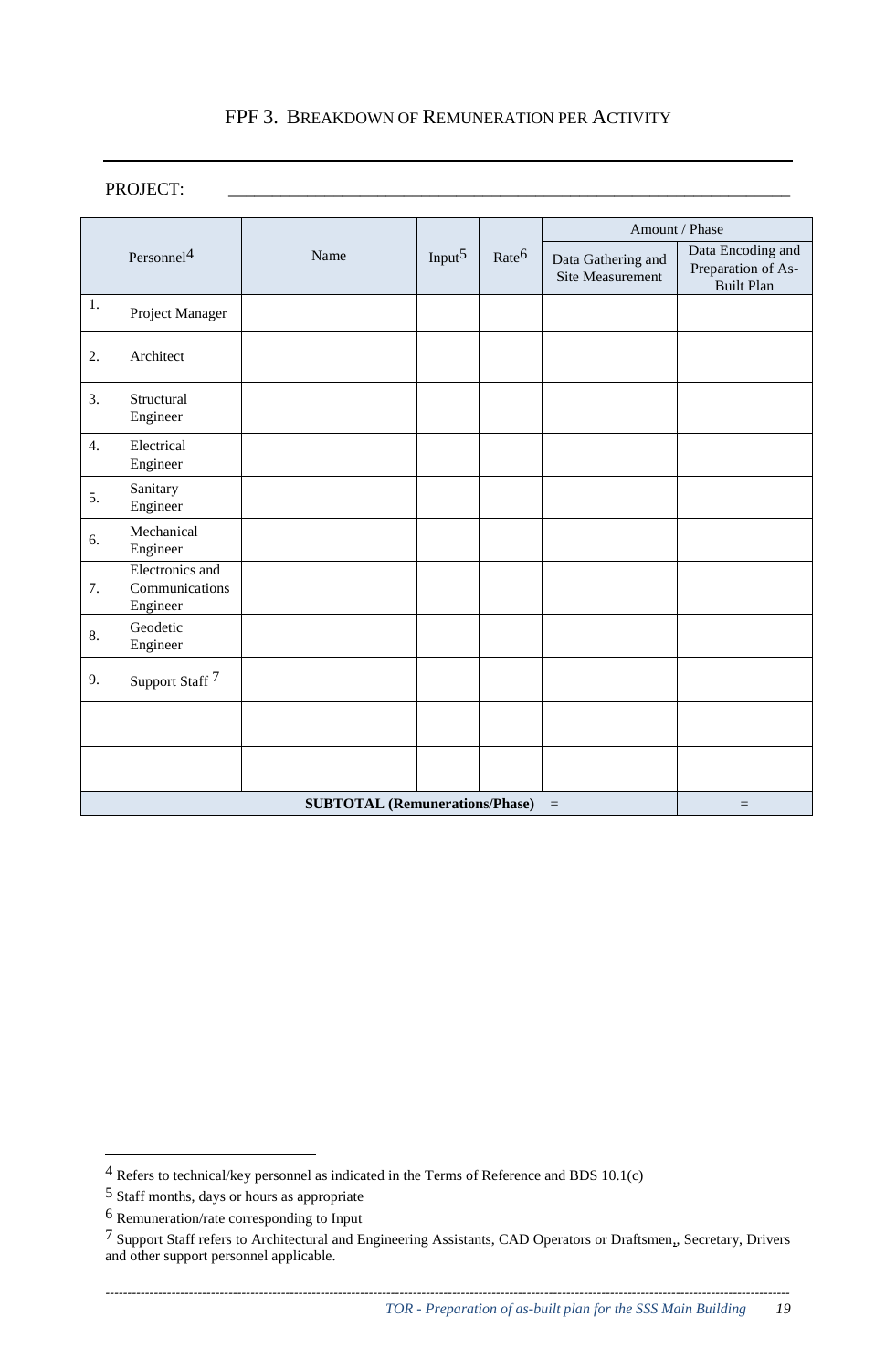## FPF 4. MISCELLANEOUS EXPENSES

## PROJECT:

|    |                                                                                                                         | Cost (PhP) / Phase                     |                                                      |  |  |  |
|----|-------------------------------------------------------------------------------------------------------------------------|----------------------------------------|------------------------------------------------------|--|--|--|
|    | Price Component                                                                                                         | Data Gathering and Site<br>Measurement | Data Encoding and<br>Preparation of As-Built<br>Plan |  |  |  |
| 1. | Expenses for site visit, site<br>inspections / investigation, applicable<br>engineering surveys, and research           |                                        |                                                      |  |  |  |
| 2. | <b>Transportation and Communication</b><br>costs (telephone, cellphone, data<br>transportation allowances/expenses)     |                                        |                                                      |  |  |  |
| 3. | Preparation and reproduction cost of<br>plans, drawings, blueprints and other<br>documents                              |                                        |                                                      |  |  |  |
| 4. | Administrative/Office expenses<br>(office equipment and supplies,<br>power and water consumption, office<br>rent, etc.) |                                        |                                                      |  |  |  |
| 5. | Other out-of-the-pocket expenses<br>(enumerate, if necessary)                                                           |                                        |                                                      |  |  |  |
|    | <b>Subtotal</b><br>(Miscellaneous Expenses/Phase)                                                                       | $=$                                    | $=$                                                  |  |  |  |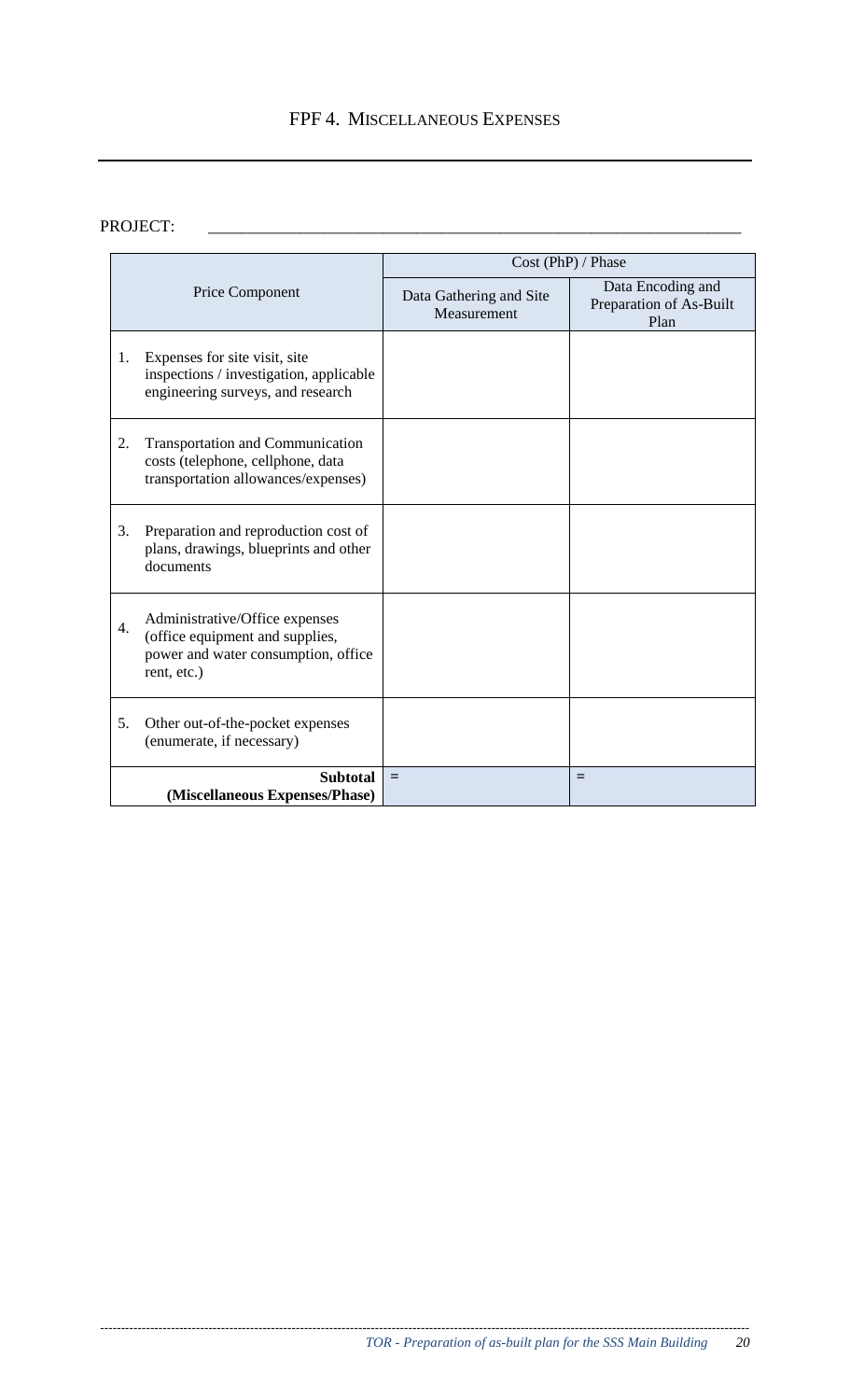## **XIV. DOCUMENTARY REQUIREMENTS**

- 1. PhilGEPS Registration
- 2. SEC Registration
- 3. Mayor's Permit
- 4. Tax Clearance
- 5. Omnibus Sworn Statement (Form Supplied)
- 6. Bid Securing Declaration (Form Supplied)
- 7. Technical Proposal Forms (TPF 1 to TPF 8)
- 8. Financial Proposal Form (FPF)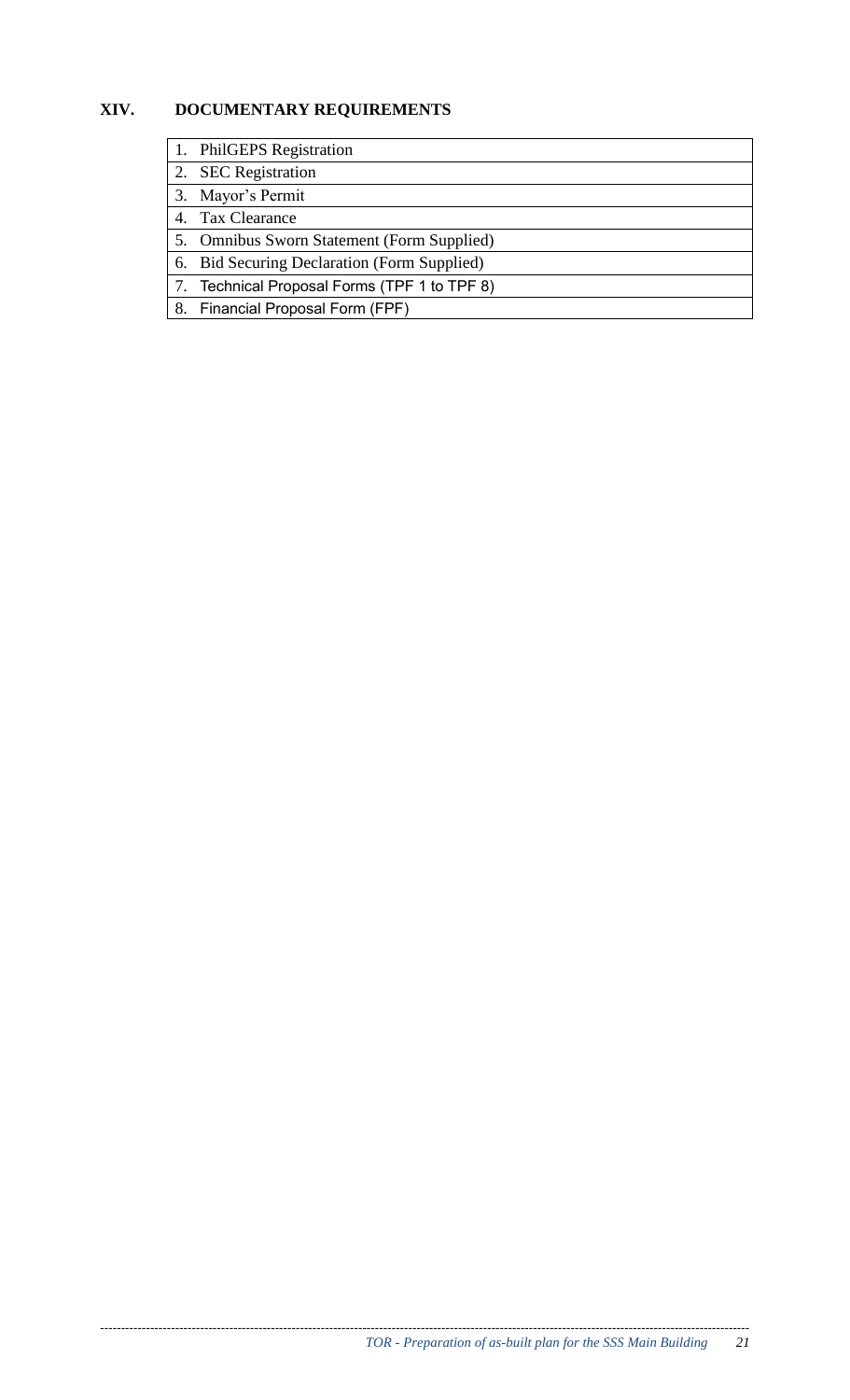## **Omnibus Sworn Statement (Revised)**

\_\_\_\_\_\_\_\_\_\_\_\_\_\_\_\_\_\_\_\_\_\_\_\_\_\_\_\_\_\_\_\_\_\_\_\_\_\_\_\_\_\_\_\_\_\_\_\_\_\_\_\_\_\_\_\_\_\_\_\_\_\_\_\_\_\_\_\_\_\_\_\_\_

#### REPUBLIC OF THE PHILIPPINES) CITY/MUNICIPALITY OF \_\_\_\_\_\_) S.S.

#### **AFFIDAVIT**

I, *[Name of Affiant]*, of legal age, *[Civil Status]*, *[Nationality]*, and residing at *[Address of Affiant]*, after having been duly sworn in accordance with law, do hereby depose and state that:

#### 1. *Select one, delete the other:*

*[If a sole proprietorship:]* I am the sole proprietor or authorized representative of *[Name of Bidder]* with office address at *[address of Bidder]*; *[If a partnership, corporation, cooperative, or joint venture:]* I am the duly authorized and designated representative of *[Name of Bidder]* with office address at *[address of Bidder]*;

#### 2. *Select one, delete the other:*

*[If a sole proprietorship:]* As the owner and sole proprietor, or authorized representative of *[Name of Bidder]*, I have full power and authority to do, execute and perform any and all acts necessary to participate, submit the bid, and to sign and execute the ensuing contract for *[Name of the Project]* of the *[Name of the Procuring Entity]*as shown in the attached duly notarized Special Power of Attorney;

*[If a partnership, corporation, cooperative, or joint venture:]* I am granted full power and authority to do, execute and perform any and all acts necessary to participate, submit the bid, and to sign and execute the ensuing contract for *[Name of the Project]* of the *[Name of the Procuring Entity]*, as shown in the attached [state title of attached documents showing proof of authorization (e.g., duly notarized Secretary's Certificate, Board/Partnership Resolution, or Special Power of Attorney, whichever is applicable*;)];* 

- 3. *[Name of Bidder]* is not "blacklisted" or barred from bidding by the Government of the Philippines or any of its agencies, offices, corporations, or Local Government Units, foreign government/foreign or international financing institution whose blacklisting rules have been recognized by the Government Procurement Policy Board, **by itself or by relation, membership, association, affiliation, or controlling interest with another blacklisted person or entity as defined and provided for in the Uniform Guidelines on Blacklisting;**
- 4. Each of the documents submitted in satisfaction of the bidding requirements is an authentic copy of the original, complete, and all statements and information provided therein are true and correct;
- 5. *[Name of Bidder]* is authorizing the Head of the Procuring Entity or its duly authorized representative(s) to verify all the documents submitted;

#### 6. *Select one, delete the rest:*

*[If a sole proprietorship:]* The owner or sole proprietor is not related to the Head of the Procuring Entity, members of the Bids and Awards Committee (BAC), the Technical Working Group, and the BAC Secretariat, the head of the Project Management Office or the end-user unit, and the project consultants by consanguinity or affinity up to the third civil degree;

*[If a partnership or cooperative:]* None of the officers and members of *[Name of Bidder]* is related to the Head of the Procuring Entity, members of the Bids and Awards Committee (BAC), the Technical Working Group, and the BAC Secretariat, the head of the Project Management Office or the end-user unit, and the project consultants by consanguinity or affinity up to the third civil degree;

*[If a corporation or joint venture:]* None of the officers, directors, and controlling stockholders of *[Name of Bidder]* is related to the Head of the Procuring Entity, members of the Bids and Awards Committee (BAC), the Technical Working Group, and the BAC Secretariat, the head of the Project Management Office or the end-user unit, and the project consultants by consanguinity or affinity up to the third civil degree;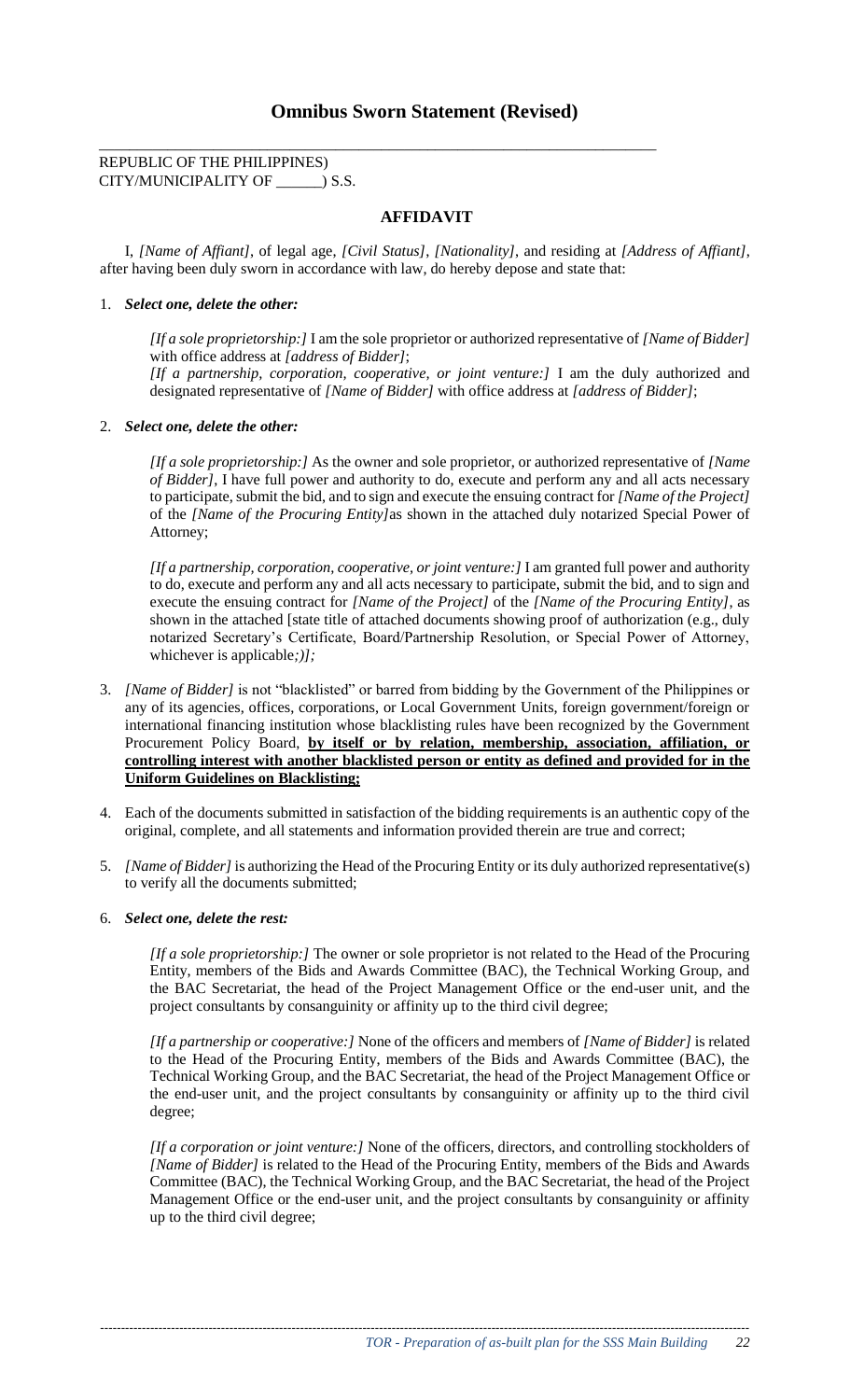- 7. *[Name of Bidder]* complies with existing labor laws and standards; and
- 8. *[Name of Bidder]* is aware of and has undertaken the responsibilities as a Bidder in compliance with the Philippine Bidding Documents, which includes:
	- a) Carefully examining all of the Bidding Documents;
	- b) Acknowledging all conditions, local or otherwise, affecting the implementation of the Contract;
	- c) Making an estimate of the facilities available and needed for the contract to be bid, if any; and
	- d) Inquiring or securing Supplemental/Bid Bulletin(s) issued for the *[Name of the Project]*.
- 9. *[Consultant]* did not give or pay directly or indirectly, any commission, amount, fee, or any form of consideration, pecuniary or otherwise, to any person or official, personnel or representative of the government in relation to any procurement project or activity.
- 10. **In case advance payment was made or given, failure to perform or deliver any of the obligations and undertakings in the contract shall be sufficient grounds to constitute criminal liability for Swindling (Estafa) or the commission of fraud with unfaithfulness or abuse of confidence through misappropriating or converting any payment received by a person or entity under an obligation involving the duly to deliver certain goods or services, to the prejudice of the public and the government of the Philippines pursuant to Article 315 of Act No. 3815 s.1930, as amended, or the Revised Penal Code.**

**IN WITNESS WHEREOF**, I have hereunto set my hand this  $\_\_$  day of  $\_\_$ , 20 $\_\_$  at  $\_\_$ Philippines.

> *[Insert NAME OF BIDDER OR ITS AUTHORIZED REPRESENTATIVE] [Insert signatory's legal capacity]*  Affiant

#### *[Jurat]*

*[Format shall be based on the latest Rules on Notarial Practice]* 

GPPB Resolution No. 16-2020, dated 16 September 2020